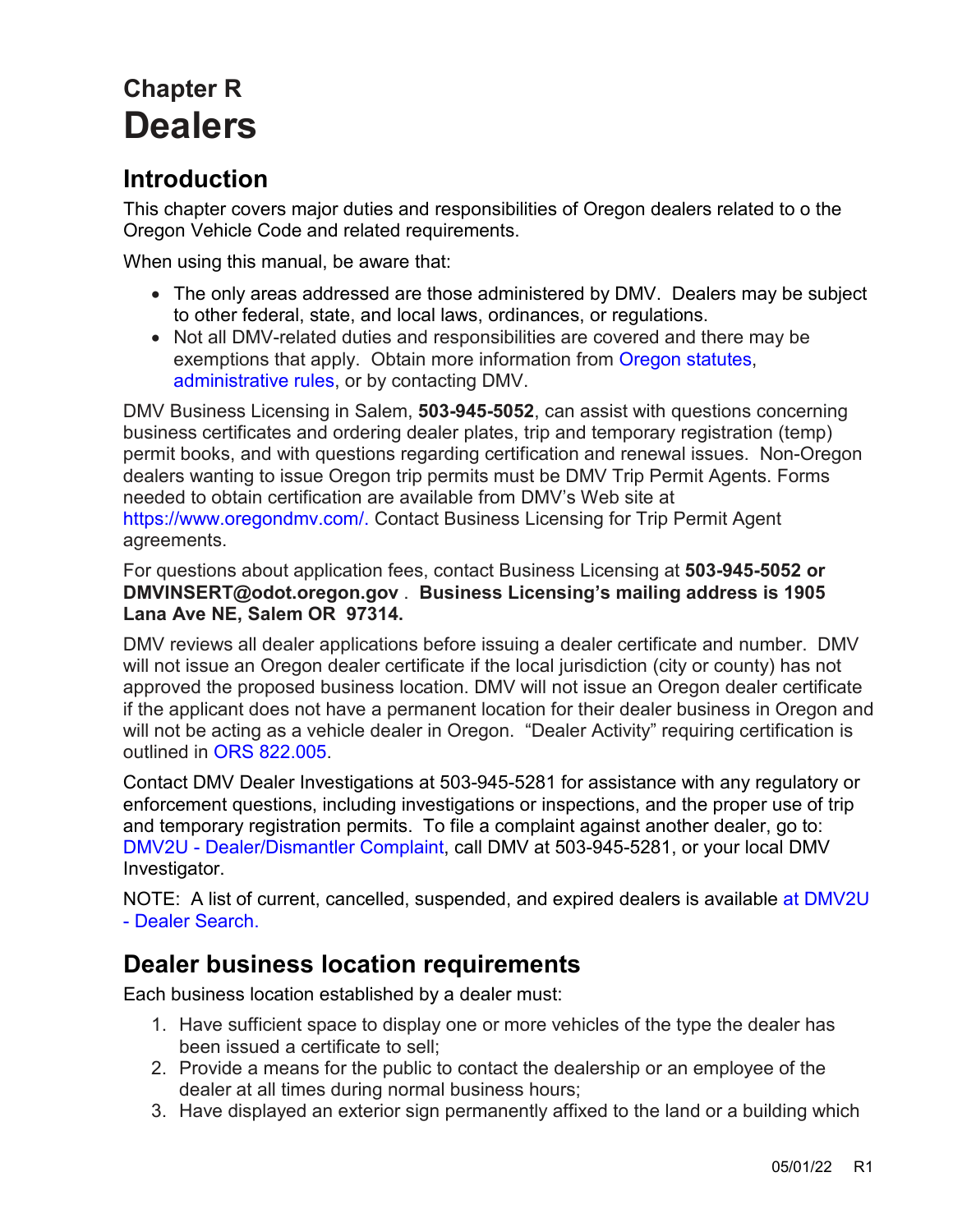identifies the dealership by the name shown on the vehicle dealer certificate, with letters clearly visible to the major avenue of traffic; and

4. Have displayed, in a publicly accessible and conspicuous manner, the vehicle dealer certificate.

Requests for exemption from the [first three requirements above](#page-0-0) must be submitted to DMV in writing, and be based on restrictions from the local zoning authority that prevent compliance.

Certified vehicle dealers must also:

- Obtain a supplemental dealer certificate from DMV at least 3 days prior to selling or displaying vehicles from any location other than the location listed on the dealer certificate.
- Maintain records relating to the purchase and sale of vehicles or campers for a total of 5 years:
	- o The current and previous year's original records must be maintained at the dealer's main location or a supplemental location (for supplemental location records).
	- o Records for the prior 3 years may be maintained at any location within the State of Oregon that is convenient for the dealer.

Records must be maintained in a manner that allows for timely and efficient retrieval when requested by DMV or law enforcement personnel. Records must include the following information:

- 1. A record of the purchase, sale, or exchange of the vehicle or camper, or the dealer's receipt for purpose of sale.
- 2. A description of the vehicle or camper, and its vehicle identification number (VIN).
- 3. The name and address of the seller, the purchaser, and the alleged owner or other person from whom the vehicle was purchased or received or to whom it was sold or delivered.
- 4. A duly assigned certificate of title, other primary ownership record or a bill of sale from the registered owner of the vehicle or camper from the time of delivery to the dealer until the dealer disposes of the vehicle.

## **Record privacy**

Federal and state privacy regulations restrict what personal information in a dealer's file may be redisclosed by the dealer.

Personal information is defined as:

- Name
- Address
- Customer number
- Telephone number

Any personal information obtained **from DMV** by a dealer has redisclosure restrictions as described in ORS 802.175 [through 802.270.](https://www.oregonlegislature.gov/bills_laws/ors/ors802.html)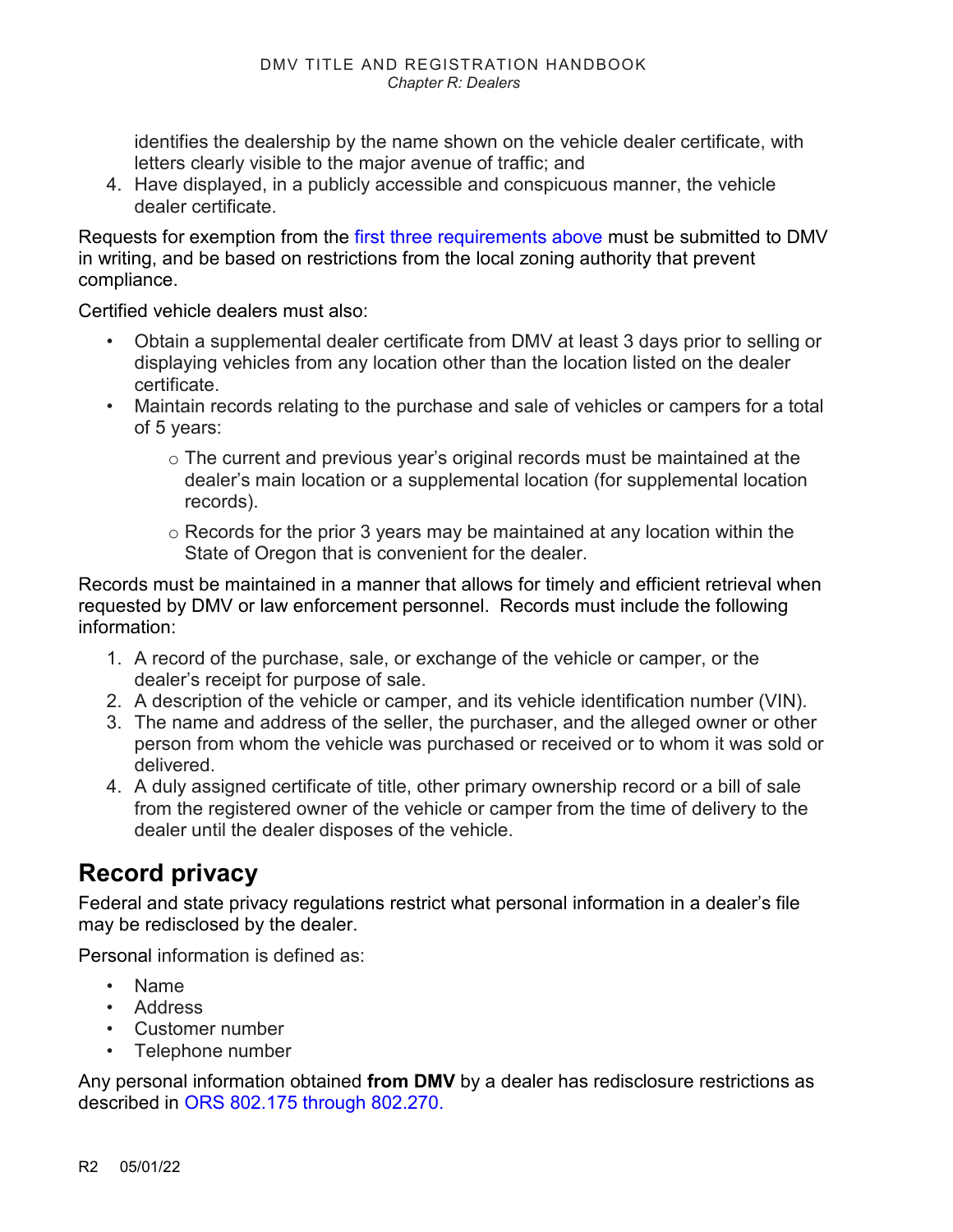Personal information that is obtained from a customer for the purpose of completing title and registration documents on behalf of the customer is not subject to redisclosure restrictions. The title and registration application does not become a motor vehicle record until it is submitted to DMV.

## **Dealership sold or out of business**

When selling a dealership, the dealer certificate and dealer number cannot be transferred to the new owner. Return the dealer certificate, dealer plates, and any temporary registration permit books to DMV. The new owner must obtain a new dealer certificate. The new owner can use the same business name and address that was on the dealer certificate, once the previous certificate is cancelled. A refund of unused trip permits is available if a written request is provided to Business Licensing Unit. DMV will not allow two dealers in the same geographic area to have the same name at the same time. For questions relating to the sale and/or closure of a dealership, call Business Licensing at 503-945-5052 or email [DMVINSERT@odot.oregon.gov](mailto:DMVINSERT@odot.oregon.gov) .

## **Changes**

To:

- Change the business name,
- Change the business location,
- Add or remove an owner, partner, LLC member, or corporate officer, or
- Change the organizational structure,

Complete and submit an Application to Correct Dealer/Rebuilder Vehicle Dealer Certificate, [Form 371,](https://www.odot.state.or.us/forms/dmv/371fill.pdf) to DMV Business Licensing, along with the appropriate fee as shown on the application, for each corrected vehicle dealer certificate. Contact Business Licensing at [DMVINSERT@odot.oregon.gov](mailto:DMVINSERT@odot.oregon.gov) or call 503-945-5052 with questions about business changes.

## **Supplemental locations**

At least 3 days before conducting any business at a supplemental location, DMV must approve a completed Supplemental Dealer/Rebuilder Dealer Certificate Application, [Form](https://www.odot.state.or.us/forms/dmv/372fill.pdf)  [372.](https://www.odot.state.or.us/forms/dmv/372fill.pdf) The instructions for completing the application show the current fee for application. A supplemental certificate will expire on the same date as the "main location" certificate, regardless of when obtained. Supplemental certificate fees are not prorated.

All supplemental locations must be operated under the exact business name and ownership as the main location, and the location must be approved by the local zoning authority. A dealer must obtain a separate dealer certificate for any business operated under a business name that is different from what is shown on the dealer's current certificate.

### **Dealer shows**

[OAR 735-150-0020](https://secure.sos.state.or.us/oard/viewSingleRule.action;JSESSIONID_OARD=oOhj0HsBiywaQSvFhjIOri0LWPrA2lPJGnXHbYFJGW6dL5wr7vSa!-330355351?ruleVrsnRsn=186979) allows a certified dealer to participate in a "show" at a site other than the main or supplemental location listed on the dealer's certificate without the need for a supplemental certificate if: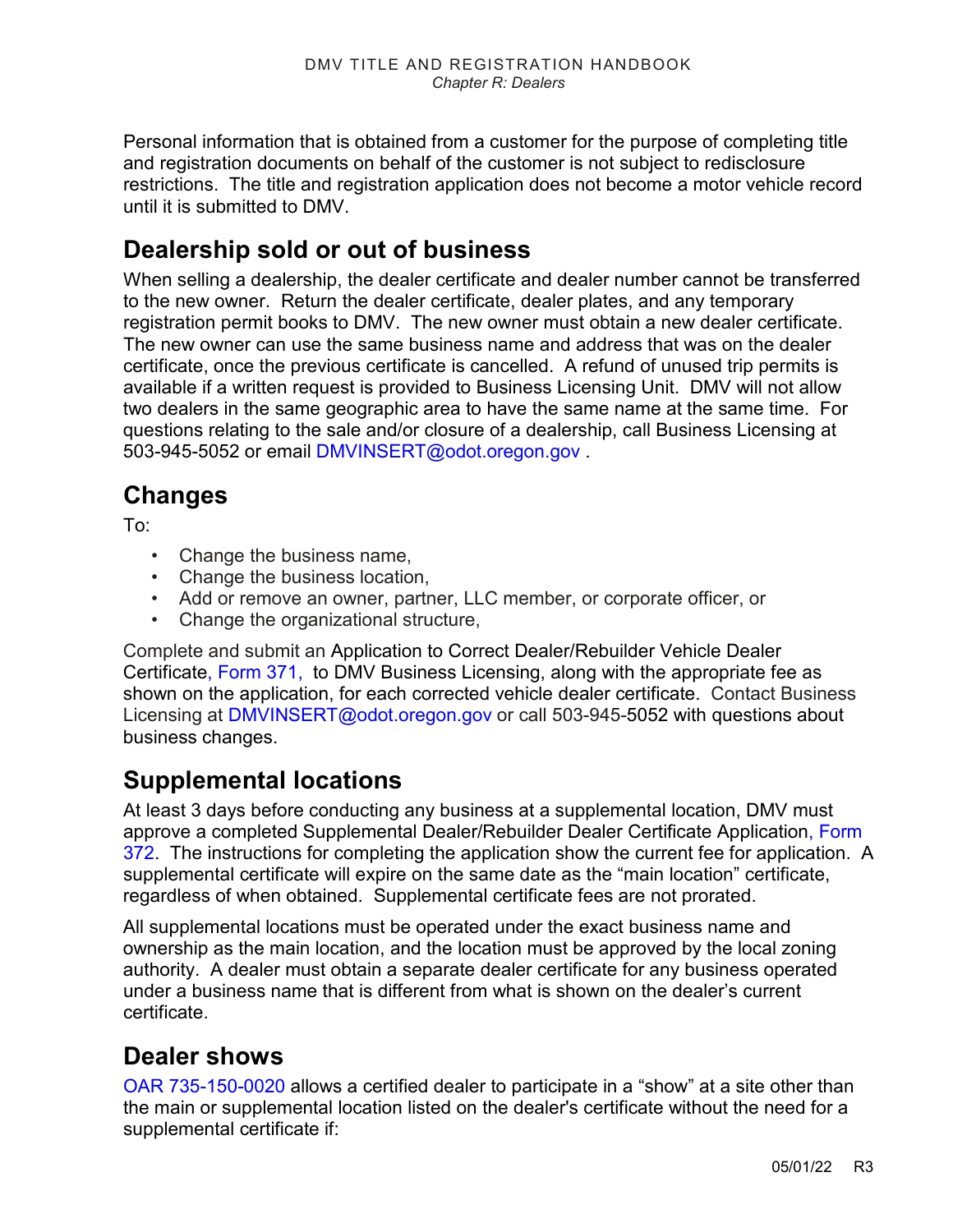- There are at least 2 certified Oregon dealers displaying vehicles,
- The show will last 10 days or less, and
- the public is charged admission.

[OAR 735-150-0045](https://secure.sos.state.or.us/oard/viewSingleRule.action;JSESSIONID_OARD=oOhj0HsBiywaQSvFhjIOri0LWPrA2lPJGnXHbYFJGW6dL5wr7vSa!-330355351?ruleVrsnRsn=187031) addresses requirements for RV dealers to host and participate in an "RV Show". Contact Business Licensing at [DMVINSERT@odot.oregon.gov](mailto:DMVINSERT@odot.oregon.gov) to request an RV Show Certificate application.

### **Renewing a dealer business certificate**

In order to maintain a vehicle dealer certificate, a dealer must apply for renewal before the certificate expires. Renewal application packets are mailed to dealers at least 6 weeks before the current certificate expires. A dealer must:

- Complete an Application for Three Year Vehicle Dealer Certificate, [Form 370,](https://www.odot.state.or.us/forms/dmv/370grpfill.pdf) that includes:
	- o An Oregon Secretary of State Corporations Business Registry (Business Registry) number for the legal name and/or DBA name;
	- o Location approval from the city or county *ONLY* if the business location is different than the location shown on the current dealer certificate;
	- $\circ$  The name, residence address, mailing address, and signature of all owners, partners, LLC members or corporate officers. All parties shown on the Business Registry as owners, partners, LLC members, or corporate officers, must be listed on the renewal application;
	- o A copy of a valid, government-issued photo identification for all owners, partners, LLC members or corporate officers;
- Include a surety bond that has been completed, signed and sealed by the bonding company and which covers the certification period (the owners name(s), legal and business name, and business location must match the dealer application exactly). The bond must also contain an original (wet) signature of an owner, partner, LLC member, or corporate officer. (Anything other than a signed surety bond will not be accepted, and will delay the renewal process.)
- Include a DMV certificate of insurance completed, signed, and sealed by the insurance company, or include the **Liability Insurance Certification of Exemption** form (if applicable);
- Include a certificate of completion of 12 hours of continuing education, issued to a Principal of the business, by an approved provider or include the **Education Requirements Certification of Exemption** form (if applicable);
- Pay the appropriate renewal fees shown in the renewal packet;
- Submit the completed renewal application, the surety bond, the insurance and continuing education certificate (for non-franchise dealers), and fees by mail to DMV, Business Licensing, 1905 Lana Avenue NE, Salem OR 97314. Due to the high volume of mail received at DMV headquarters, it is recommended that applicants use a mail tracking service when sending applications.
- If the business location is not changing, approval by the local zoning authority (city/county) is not required for renewal applications.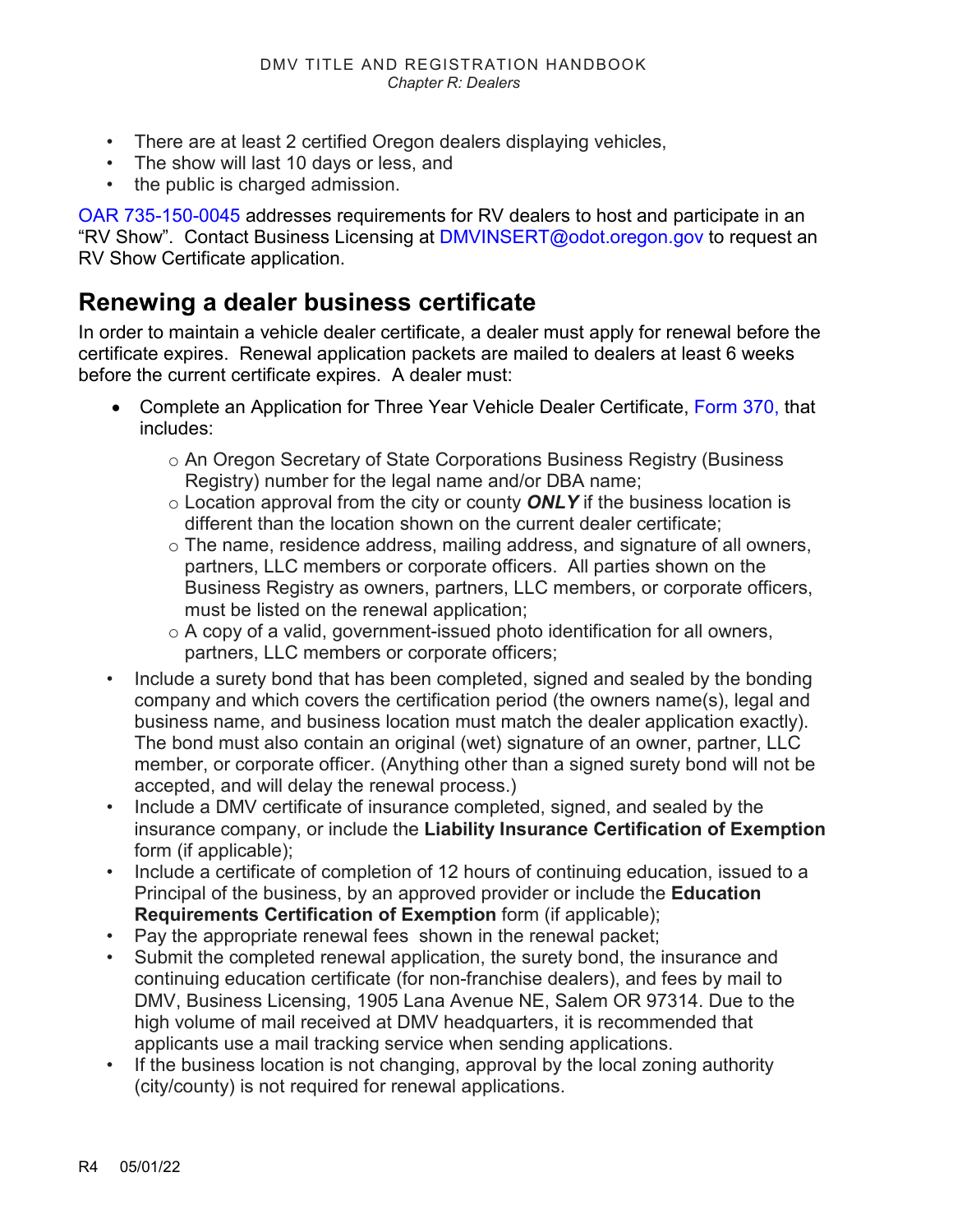**NOTE:** Submission of an application to renew a dealer certificate, including the required surety bond and insurance certification:

- Within 15 days after the expiration of the certificate shall be considered a timely application.
- Later than 15 days but within 45 days after the expiration of the certificate will be accepted, but shall be assessed a late fee of \$150 in addition to the renewal fee.
- Later than 45 days after the expiration of the certificate shall be treated as a new dealer application and not as a renewal. This situation will result in the assignment of a new dealer number, and fulfillment of the same requirements for an original dealer certificate including city/county approval, completion of the education requirement, and having the application investigated prior to the issuance of a new certificate and dealer plates. Any dealer activity conducted after the original certificate expiration date, and before a new application is approved, is considered to be acting as an unlicensed dealer, and civil penalties may be issued and/or other regulatory action may be taken by DMV.

A dealer who does not have a continuous surety bond and any required liability insurance coverage is not allowed to conduct dealer activity during any period not covered by the required bond and insurance.

## **Dealer plates**

A dealer plate may be used on a vehicle that is owned or controlled by the dealer. The plate must be displayed on the rear of the vehicle. When a dealer plate is used on a consignment vehicle, a copy of the consignment agreement must be in the vehicle. A dealer plate cannot be used on service vehicles or on vehicles after they are sold.

Additional dealer plates can be ordered by completing and submitting [Form 6938.](https://www.oregon.gov/odot/Forms/DMV/6938fill.pdf) Contact Business Licensing at [DMVINSERT@odot.oregon.gov](mailto:DMVINSERT@odot.oregon.gov) or call 503-945-5052 with questions about dealer plate issuance.

Replacing a dealer plate has a different fee than an original dealer plate. To replace a plate, the dealer must turn in the original plate to DMV. Lost or stolen plates cannot be replaced but the dealer can order additional plates. Dealers must report lost or stolen dealer plates to Business Licensing in writing, by mail or via email at [DMVINSERT@odot.oregon.gov](mailto:DMVINSERT@odot.oregon.gov) or by fax at

503-945-5289. Report stolen dealer plates to local law enforcement, and email Business Licensing with that information.

DMV issues a temporary plate (cardstock) for each dealer plate requested until the metal plate is received. Return temporary plates to DMV upon receipt of the corresponding metal plate.

Return dealer plates to DMV when the dealership is out of business.

## **Bond/liability insurance, cancellations, and reinstatements**

If DMV receives a cancellation notice from the bonding company or liability insurance company, DMV mails a Notice of Cancellation letter to the dealer. Cease all business that requires a current, valid, dealer certificate until the required insurance or bond coverage is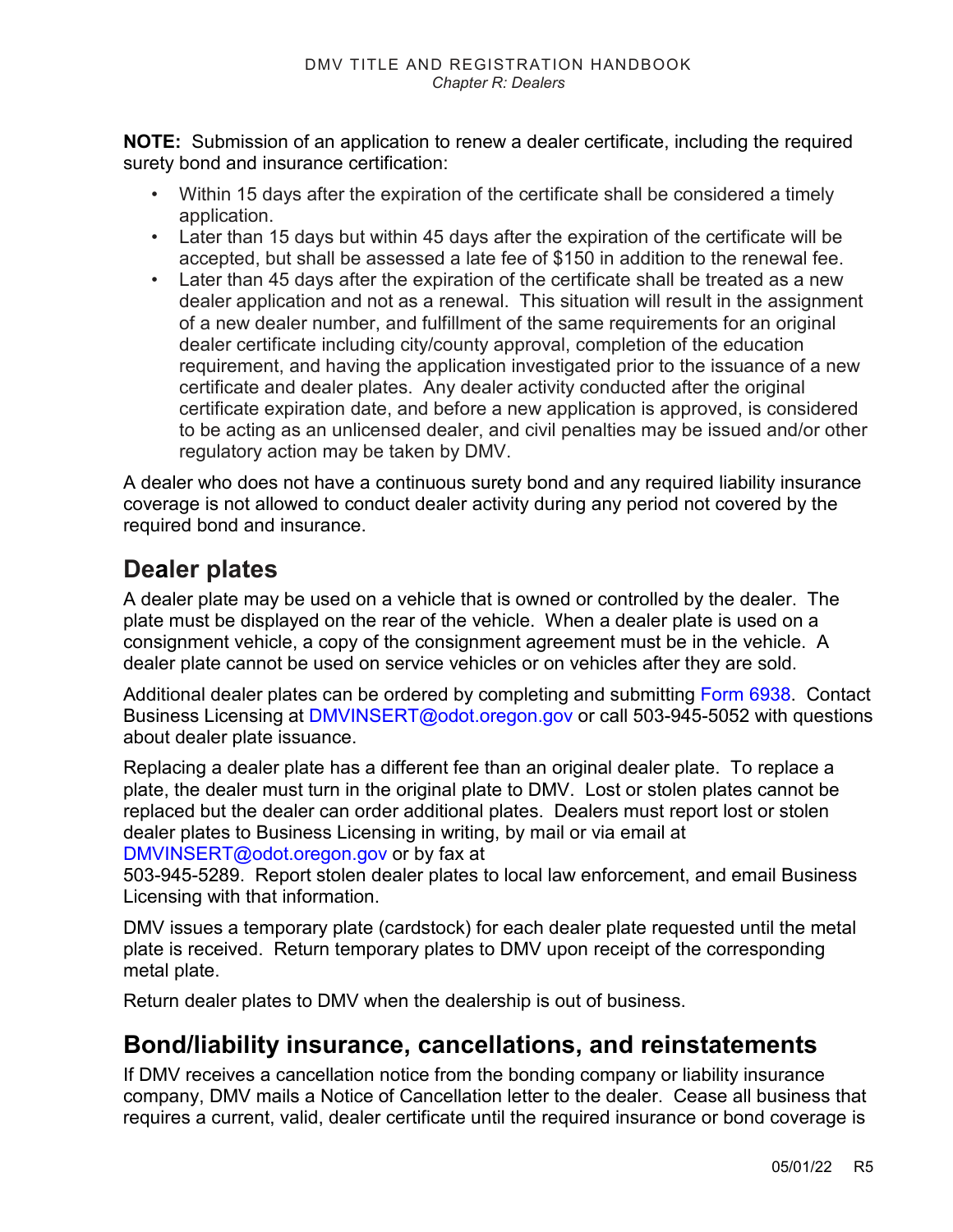obtained. To lift the cancellation and reinstate the dealer certificate, one of the following must occur within 45 days of cancellation:

- Have the bonding company or liability insurance company send DMV a reinstatement via email at [DMVINSERT@odot.oregon.gov](mailto:DMVINSERT@odot.oregon.gov) or
- Obtain a new bond or liability insurance certificate (on the DMV form).

If the new bond or liability insurance certificate is not obtained within 45 days of cancellation, the dealer certificate cannot be reinstated, and the dealer must reapply for a new dealer certificate. **It is the dealer's responsibility to confirm reinstatement of their bond and/or insurance.** Do not rely on the bond or insurance provider to submit reinstatement documents.

Dealers must maintain liability insurance coverage during the entire time the vehicle dealer certificate is valid, unless a certificate of exemption from liability insurance is submitted. The Notice of Cancellation letter provides information as to when the policy will or has expired. Changes in insurance companies necessitate the new agent completing the DMV form. The policy information must be on **the DMV Certificate of Insurance form,** not the insurance industry's "ACORD" form.

A dealer who does not have a continuous surety bond and any required liability insurance coverage is not allowed to conduct activity requiring a current, valid vehicle dealer certificate during any period not covered by the required surety bond and insurance.

## **Refunds**

When a dealership is sold or is no longer in business, there is **no refund** on the fees paid to DMV. A refund is available for unused trip permits, if a written request is submitted to Business Licensing.

## <span id="page-5-0"></span>**Ordering forms**

#### *How to order Secure Odometer Disclosure, Form 403 & Secure Power of Attorney, Form 402*

Federal rules require the State of Oregon to control and issue secure forms. However, ODOT/DMV does not supply the secure forms directly to dealers, lenders, or other bulk users. Dealers, banks, credit unions, dismantlers, and others that transfer vehicles for their customers must purchase the forms from approved distributors, DMV Secure Form Agents. Dealers with more than one dealership operated under different dealer certificates (different certificate numbers), cannot transfer forms from one dealership to another. They must purchase the forms for each dealership. DMV's Secure Forms Agents are:

[Oregon Automobile Dealers Association](http://www.oada.biz/) (OADA)

777 NE 7<sup>th</sup> Ave. Portland, OR 97232 Phone: 503-233-5044 or 1-877-302-6232 Web site: [www.oada.biz](http://www.oada.biz/).

[Oregon Independent Auto Dealers Association \(](http://www.oiada.com/)OIADA) 9150 SW Pioneer Ct. Suite H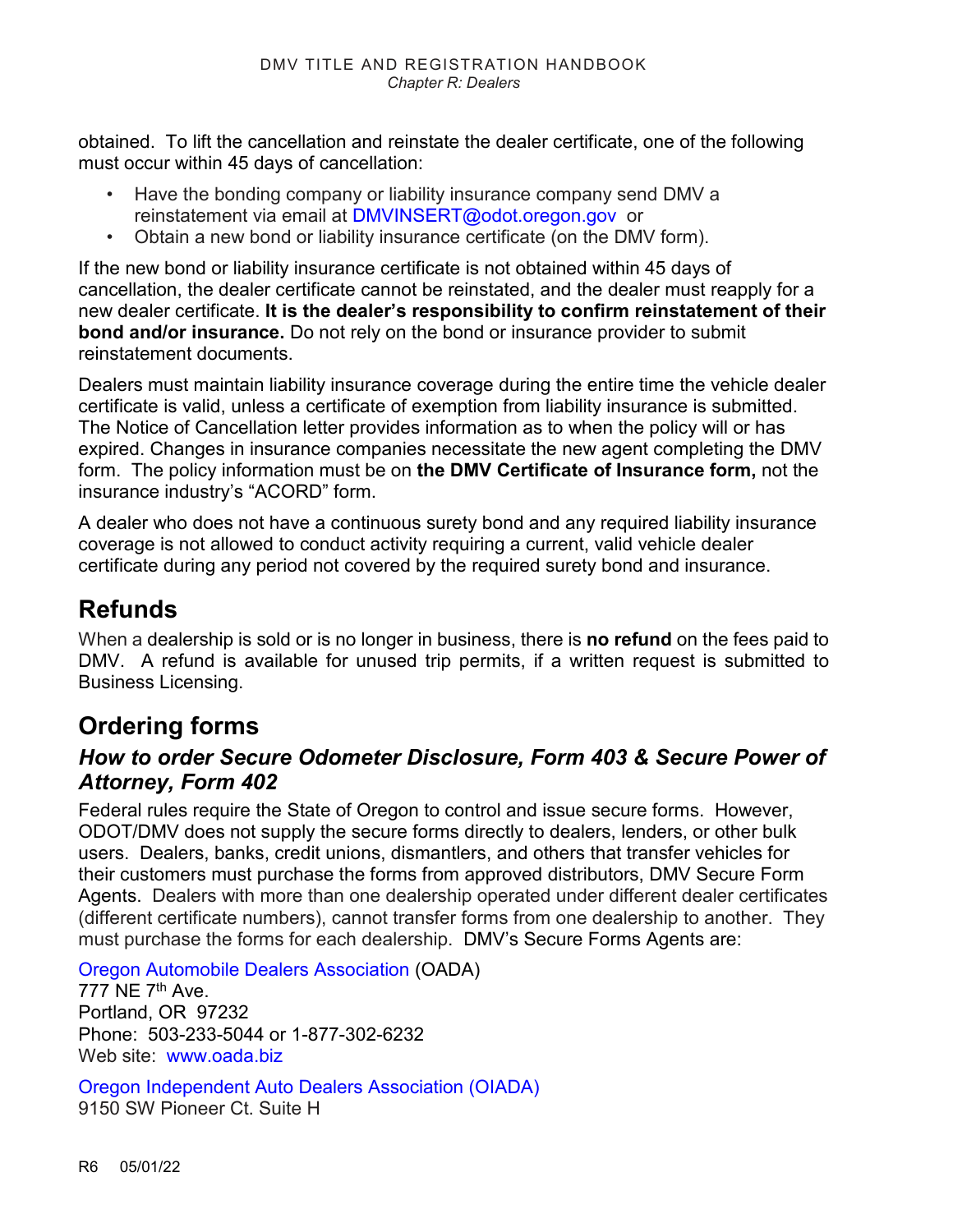Wilsonville, OR 97070 Phone orders: 1-800-447-0302 Toll-free FAX: 877-Car-Form Email order: [info@OIADA.com](mailto:info@OIADA.com) FAX: Web site: [www.oiada.com](http://www.oiada.com/)

Oregon Vehicle [Dealers Association](https://www.ordealers.com/) (OVDA)

Oregon Power Sports Association PO Box 4290 Salem, OR 97302 Phone orders: 503-399-9199 FAX: 503-763-1233 Email order: [ovda@ordealers.com](mailto:ovda@ordealers.com) Web order:<https://www.ordealers.com/>

[American Solutions for Business \(ASB\)](http://www.americanautoforms.com/) Automotive Solutions 14839 S Henrici Rd Oregon City, OR 97405 Phone: 971-400-1400 Supply Catalog Link: [www.autoformsandsupplies.com](http://www.autoformsandsupplies.com/) Web Site: [www.americanautoforms.com](http://www.americanautoforms.com/) and [www.americanbus.com](http://www.americanbus.com/)

#### *How to order forms from ODOT/DMV*

To order forms (**except for** Secure Odometer Disclosure, Form 403, and Secure Power Of Attorney, Form 402 - [see above\)](#page-5-0) complete a Request for Forms to be Mailed, [Form 6110.](https://www.oregon.gov/odot/Forms/DMV/6110.pdf)

- For each form, determine the amount that will be used within a 6-month period and include it on the list of forms ordered. DO NOT order more than will be needed in a 6-month period. Forms are frequently revised.
- Mail or fax the order to:

ODOT Storeroom DMV Forms Supply 455 Airport Road S.E. Bldg. K Salem OR 97301-5348 FAX: 503-986-2801

Many DMV forms are also available to view and print from the DMV Website at: [Dealer](https://www.oregon.gov/odot/DMV/Pages/Form/index.aspx?wp2624=se:%226110%22)  [forms.](https://www.oregon.gov/odot/DMV/Pages/Form/index.aspx?wp2624=se:%226110%22)

### **DMV2U**

Dealers and other business partners have the ability to create their own online account to securely conduct some DMV business using the division's DMV2U web service. Currently, dealers can submit required notices, such as the Dealer Notice of Vehicle Purchase (Form 165) and Notice of Vehicle Sale/Transfer (Form 6890) electronically to DMV. Dealers are also able to purchase and print individual Trip Permits. DMV is working to expand online transactions available through DMV2U.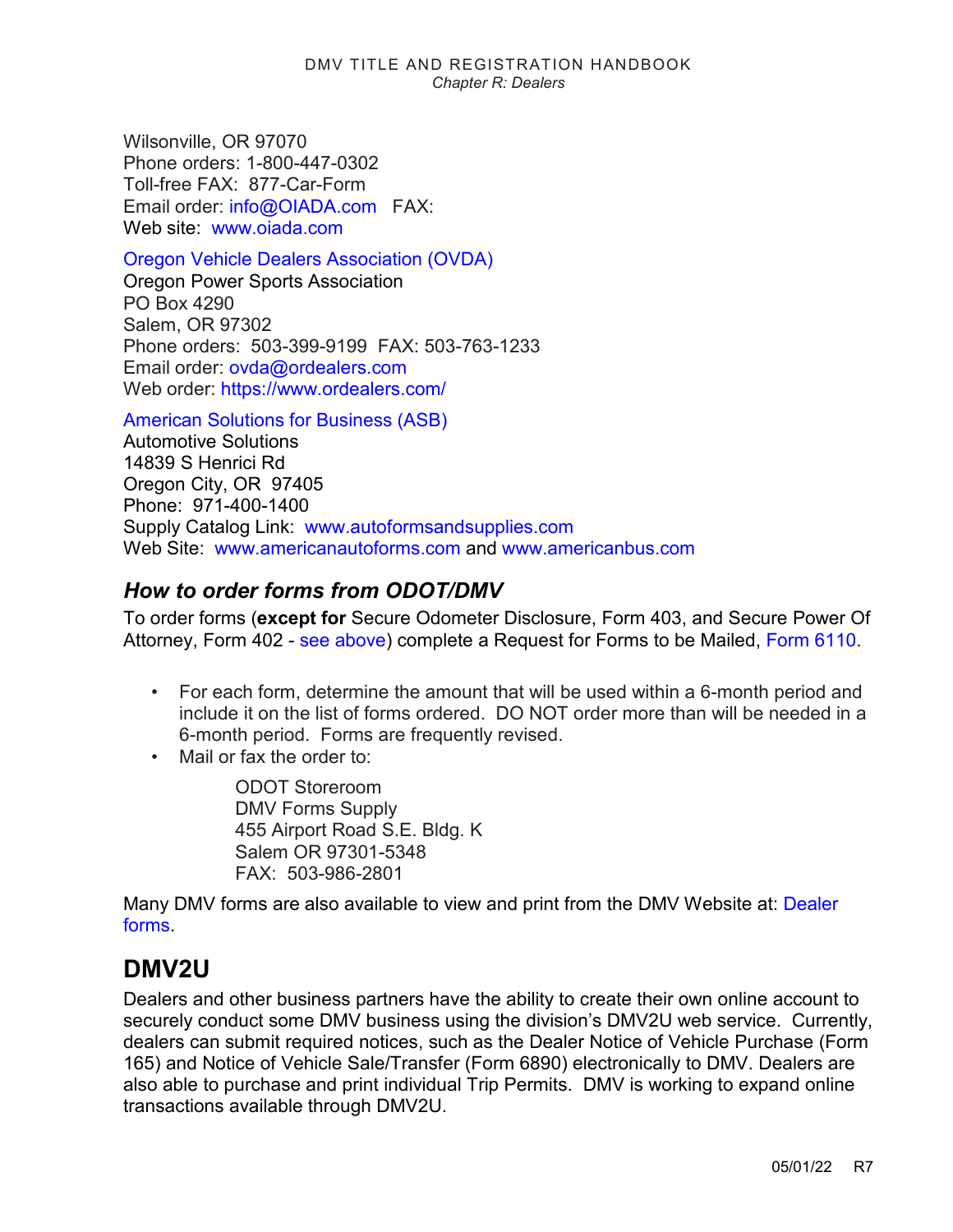New dealer packets include a letter with information on creating a DMV2U account. Additional instructions may be found at: [DMV2U Account instructions.](https://www.oregon.gov/ODOT/DMV/docs/PartnerSignInSlides.pdf)

## **When an Oregon dealer obtains a vehicle to offer for sale**

This section does not apply to vehicles consigned to the dealer for sale.

When an Oregon dealer obtains a vehicle to offer for sale:

- Within 7 days, complete and submit to DMV (for Oregon titled vehicles only) a Dealer's Notice of Vehicle Purchase, [Form 165.](https://www.odot.state.or.us/forms/dmv/165fill.pdf) See [instructions for completing this](#page-14-0)  [form](#page-14-0) later in this chapter. **NOTE**: Dealers may submit the Dealer's Notice of Vehicle Purchase, [Form 165,](https://www.odot.state.or.us/forms/dmv/165fill.pdf) through a [DMV2U](https://ordsvsstgext.odot.state.or.us/eServices/_/#1) account.
- Immediately remove any foreign or out-of-state registration plates from vehicles purchased for dealership inventory. Dealers may retain the plates until the vehicle is sold.
- Destroy the registration plates from other jurisdictions if the vehicle is to be titled in Oregon or in a jurisdiction other than that where the vehicle was previously registered. (If the vehicle will be re-registered in the former jurisdiction, the plates may be provided to the purchaser at the time of sale.)

An Oregon dealer may:

- Renew the Oregon registration on a vehicle in dealer inventory:
	- 1. The DMV vehicle record must have a sold indicator that lists the dealer requesting renewal. If there is no sold indicator on the record, no dealer number listed, or the dealer wishing to renew is not the same as the dealer who sold the vehicle, the dealer must complete and submit a Dealer Notice of Vehicle Purchase, [Form 165,](https://www.odot.state.or.us/forms/dmv/165fill.pdf) before the vehicle registration can be renewed.

The dealer must complete an Application for Registration, [Form 268.](https://www.odot.state.or.us/forms/dmv/268fill.pdf) List the registered owners on record and complete the one-time mailing address to show c/o dealer name and dealer address. The dealer must sign and counter sign the Form 268.

The dealer applying for renewal must provide any required insurance, residency/domicile and DEQ information.

### <span id="page-7-0"></span>**When an Oregon dealer sells a vehicle**

This section applies to vehicles either in dealer inventory or consigned to the dealer for sale. For additional consigned vehicle requirements, see section later in this chapter titled [Consignments.](#page-11-0)

When an Oregon dealer sells a vehicle:

- Provide a signed and dated release of interest. This may be on the title, MCO, bill of sale, or on a separate piece of paper. Include the dealer number on the bill of sale. If the vehicle is consigned, the release must be from the consignor.
- Provide an odometer disclosure from the dealership to the purchaser, unless the vehicle is exempt from odometer disclosure requirements. See [Chapter H](https://www.oregon.gov/ODOT/DMV/docs/VTRH/Chapter_H.pdf) for more information. If the vehicle is consigned, the odometer disclosure must be from the consignor (not the dealer).
- Submit fees and documents required to title and/or register the vehicle to DMV within **30 calendar days** of the date of sale, or furnish the certificate of title or other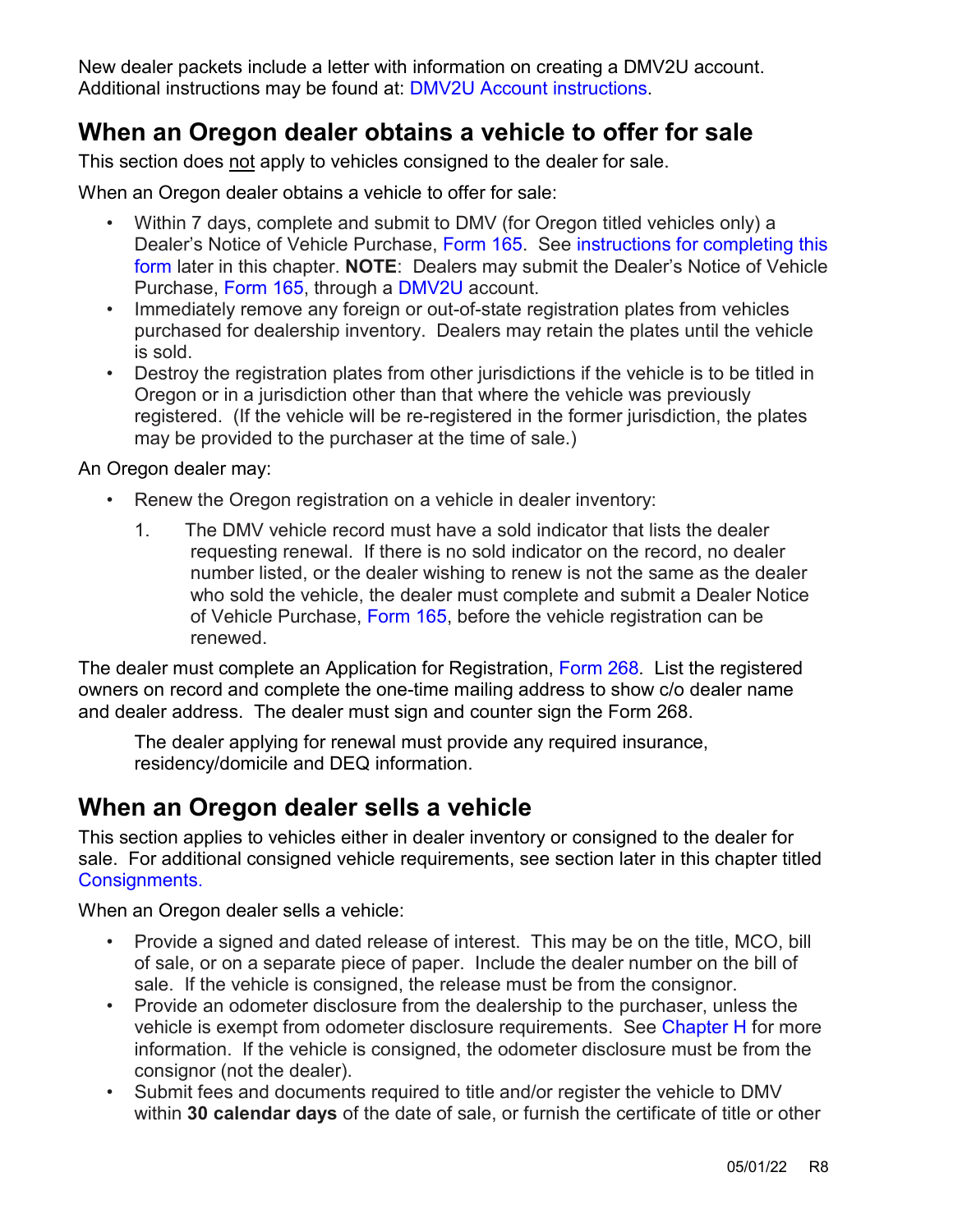primary ownership document for the vehicle and any required release of interest to the new buyer [\(\\*\\*see remark below\)](#page-8-0) within **25 calendar days** of the date of sale.

- Satisfy any prior interest in any vehicle or camper sold **within 15 days** from the date of sale (see section titled [Satisfaction of prior interests](#page-9-0) later in this chapter).
- If not submitting the title/registration paperwork to Oregon DMV on behalf of the buyer, remove any year registration stickers from both of the Oregon registration plates on a passenger vehicle, unless the buyer is another Oregon certified dealer or an Oregon certified dismantler (wrecker). (Oregon licensed towers must also remove stickers from Oregon registration plates on passenger vehicles they sell, unless the buyer is an Oregon certified dealer or an Oregon certified dismantler.) Dealers and towers may issue up to two 10-day trip permits, Form 307 when the stickers are removed from a motor vehicle. See trip permit section later in this chapter.
- Pay the vehicle privilege tax when applicable. See section titled, "Vehicle Privilege [Tax,](#page-9-1)" below.

Notify the buyer and any security interest holder and/or lessor within **25 business days** of the date of sale, if the transaction cannot be submitted to DMV or the ownership documents cannot be provided to the purchaser within the required timeframes. See the sample notice later in this chapter. The notice to the buyer and other parties must include:

- Detailed reason for the delay;
- Anticipated extent of the delay; and
- Statement of rights and remedies available if the delay becomes unreasonably extended. DMV considers unreasonably extended to be 45 days from the date of sale. The statement must inform the purchaser of their right to file a complaint against the dealer with DMV if the delay extends beyond 45 days from the date of sale.

Dealers must keep records that show they have complied with these requirements. If a dealer is unable to comply with these requirements, the dealer's records must contain sufficient documentation to establish that the dealer has made a good faith effort to comply, and that the dealer's inability to comply is due to **circumstances beyond their control.** See the sample notice to the buyer later in this chapter for examples or circumstances beyond the dealer's control that are acceptable to DMV, if proven.

<span id="page-8-0"></span>**\*\* Oregon law requires any person who transfers interest of a vehicle covered by an Oregon title to notify DMV of the transfer within 10 days of the date of sale. A vehicle dealer is exempt from this notice requirement if the dealer transfers the vehicle to another dealer or submits application for title to the vehicle to DMV on behalf of the buyer of the vehicle.** 

**Notification may be submitted on DMV [Form 6890,](https://www.odot.state.or.us/forms/dmv/6890.pdf) Notice of Sale or Transfer of a Vehicle (see [example](#page-9-2) that follows), or may be in your own format, as long as all required information is included. The minimum information required is the vehicle identification number, plate number, seller name, and buyer name.** 

**NOTE**: Dealers may submit the Notice of Sale or Transfer of a Vehicle, Form 6890, through their [DMV2U](https://ordsvsstgext.odot.state.or.us/eServices/_/#1) account.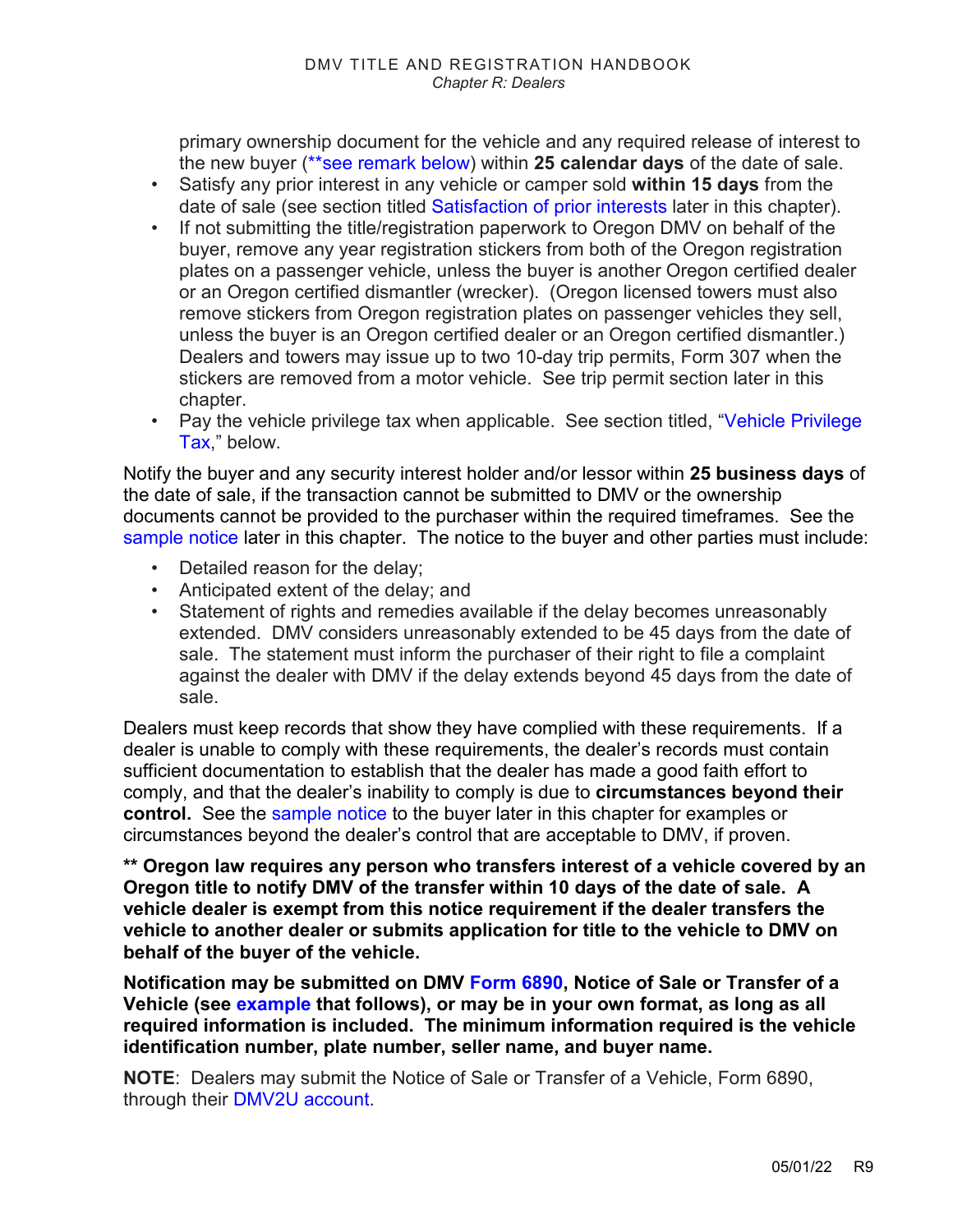Failure to comply with these requirements may result in DMV taking action which may include probation, suspension, revocation, or cancellation of the dealer certificate, or against the dealer Principal(s), and/or the assessment of civil penalties. In addition, failure to comply may be subject to criminal action by law enforcement.

## <span id="page-9-1"></span>**Vehicle Privilege Tax**

The vehicle privilege tax is a tax for the privilege of selling new vehicles in Oregon. The tax is 0.5 percent of the retail sales price of new vehicles with 7,500 or fewer miles on the odometer that have never been titled in Oregon.

**DO NOT** submit any privilege tax information or fees to DMV. If there are questions about the privilege tax contact the Oregon Department of Revenue.

Dealers that sell new vehicles must register with the Department of Revenue. Registration instructions are available at [https://www.oregon.gov/dor.](https://www.oregon.gov/dor)

The following vehicles are not subject to the vehicle privilege tax:

- Vehicles with a gross vehicle weight rating of 26,000 pounds or more.
- Vehicles sold to out-of-state residents.
- Vehicles sold to businesses where the primary use of the vehicle does not take place in Oregon.
- Vehicles sold at auction, if the event is less than 7 days and the public is charged admission.

NOTE: The tax applies to sale of all new trailers regardless of size.

Do not submit a transaction to DMV with privilege tax documents. Do not include the tax fees on an application for title/registration.

## <span id="page-9-0"></span>**Satisfaction of prior interests**

Within 15 days of transfer of interest to the dealer, or within 15 days of obtaining clear title in dealer-to-dealer transactions, the dealer must satisfy:

- The interest of any person from whom the dealer purchased or obtained the vehicle or camper; and
- <span id="page-9-2"></span>• The interest of any person from whom the person described above leased the vehicle or camper; and

All security interests in the vehicle entered into prior to the time of transfer.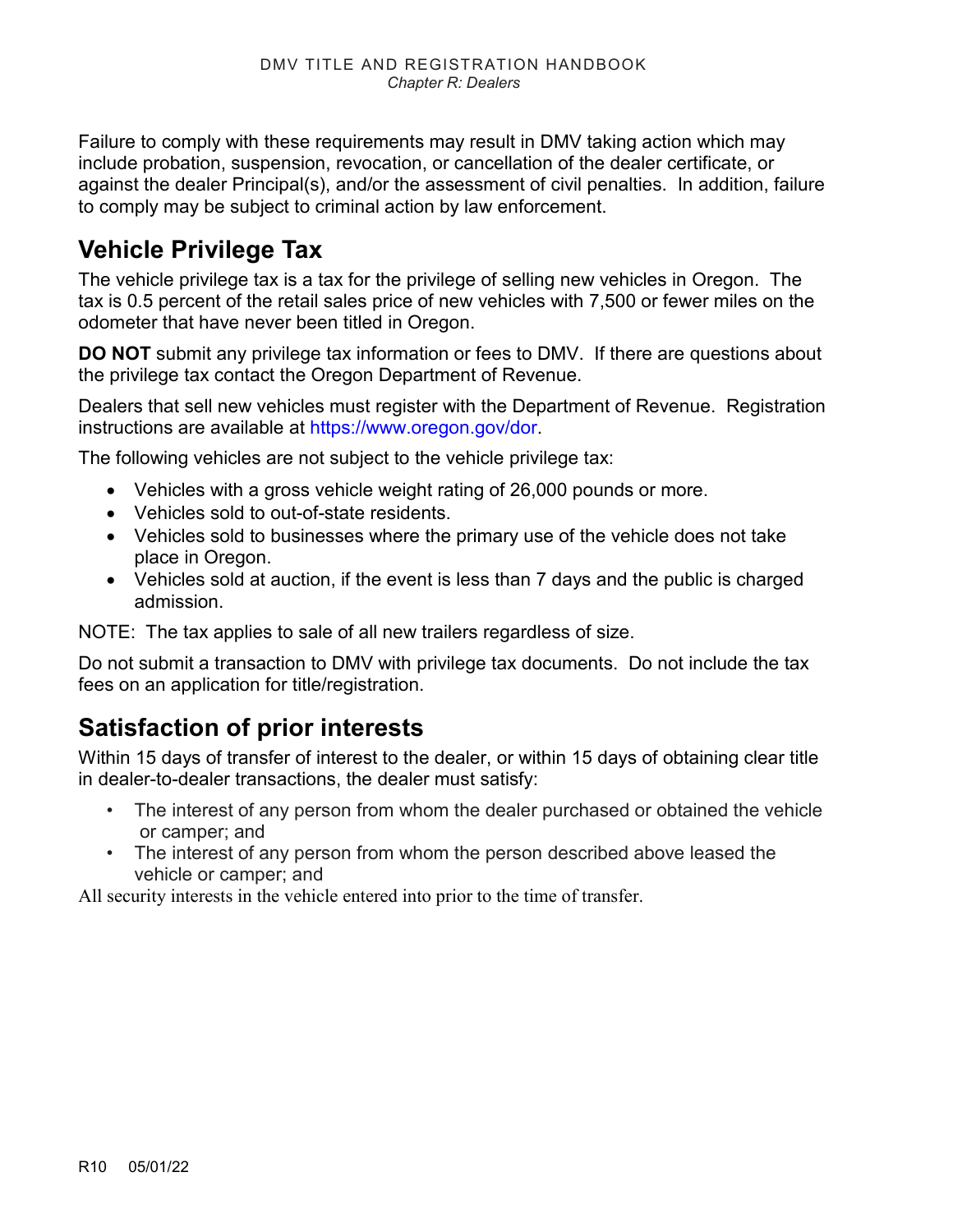#### **Example of NOTICE OF SALE OR TRANSFER OF A VEHICLE, [FORM 6890](https://www.odot.state.or.us/forms/dmv/6890.pdf)**

*Actual size 5½" x 8½"*

| <b>ENT OF TRANSPORTATION</b><br>DRIVER AND MOTOR VEHICLE SERVICES<br><b>SOS LANA AVE NE, SALEM OREGON 97314</b>                                                                                                                                                                                                       |             |                            | <b>NOTICE OF SALE OR</b>   | <b>TRANSFER OF A VEHICLE</b>              |
|-----------------------------------------------------------------------------------------------------------------------------------------------------------------------------------------------------------------------------------------------------------------------------------------------------------------------|-------------|----------------------------|----------------------------|-------------------------------------------|
| This form:<br>• Is NOT a bill of sale.<br>• Must be submitted to DMV within 10 days of transfer of interest.<br>. Is ONLY used by DMV to note on the vehicle record that it is sold.<br>• Does not change ownership on DMV records. The owner(s) on DMV<br>records will not change until the buyer is issued a title. |             |                            |                            |                                           |
| <b>PLATE NUMBER</b>                                                                                                                                                                                                                                                                                                   | <b>YEAR</b> | <b>MAKE</b>                |                            |                                           |
| <b>VEHICLE IDENTIFICATION NUMBER</b>                                                                                                                                                                                                                                                                                  |             | <b>TITLE NUMBER</b>        |                            |                                           |
|                                                                                                                                                                                                                                                                                                                       |             | <b>BUYER / TRANSFEREE</b>  |                            |                                           |
| The vehicle was sold or ownership transferred to:                                                                                                                                                                                                                                                                     |             |                            |                            |                                           |
| NAME OF BUYER OR TRANSFEREE (PLEASE PRINT)                                                                                                                                                                                                                                                                            |             |                            |                            | <b>ODL/CUSTOMER NUMBER (IF AVAILABLE)</b> |
| <b>PHONE NUMBER</b>                                                                                                                                                                                                                                                                                                   |             |                            | DATE OF BIRTH (MM-DD-YYYY) |                                           |
| NAME OF BUYER OR TRANSFEREE (PLEASE PRINT)                                                                                                                                                                                                                                                                            |             |                            |                            | ODL/CUSTOMER NUMBER (IF AVAILABLE)        |
| <b>PHONE NUMBER</b>                                                                                                                                                                                                                                                                                                   |             |                            | DATE OF BIRTH (MM-DD-YYYY) |                                           |
| <b>ADDRESS, CITY, STATE, ZIP CODE</b>                                                                                                                                                                                                                                                                                 |             |                            |                            |                                           |
| SIGNATURE OF BUYER OR TRANSFEREE (IF AVAILABLE)<br>х                                                                                                                                                                                                                                                                  |             |                            |                            | <b>DATE OF PURCHASE</b>                   |
| SIGNATURE OF BUYER OR TRANSFEREE (IF AVAILABLE)<br>x                                                                                                                                                                                                                                                                  |             |                            |                            | <b>DATE OF PURCHASE</b>                   |
|                                                                                                                                                                                                                                                                                                                       |             | <b>SELLER / TRANSFEROR</b> |                            |                                           |
| NAME OF SELLER OR TRANSFEROR (PLEASE PRINT)                                                                                                                                                                                                                                                                           |             |                            |                            | <b>ODL/CUSTOMER NUMBER (IF AVAILABLE)</b> |
| <b>PHONE NUMBER</b>                                                                                                                                                                                                                                                                                                   |             |                            | DATE OF BIRTH (MM-DD-YYYY) |                                           |
| NAME OF SELLER OR TRANSFEROR (PLEASE PRINT)                                                                                                                                                                                                                                                                           |             |                            |                            | <b>ODL/CUSTOMER NUMBER (IF AVAILABLE)</b> |
| <b>PHONE NUMBER</b>                                                                                                                                                                                                                                                                                                   |             |                            | DATE OF BIRTH (MM-DD-YYYY) |                                           |
| ADDRESS, CITY, STATE, ZIP CODE                                                                                                                                                                                                                                                                                        |             |                            |                            |                                           |
| SIGNATURE OF SELLER OR TRANSFEROR<br>x                                                                                                                                                                                                                                                                                |             |                            |                            | DATE OF SALE                              |
| SIGNATURE OF SELLER OR TRANSFEROR<br>х                                                                                                                                                                                                                                                                                |             |                            |                            | <b>DATE OF SALE</b>                       |
| This form is NOT an assignment or release of interest in the vehicle.                                                                                                                                                                                                                                                 |             |                            |                            |                                           |
| 735-6890 (11-21)                                                                                                                                                                                                                                                                                                      |             |                            |                            | STK #300440                               |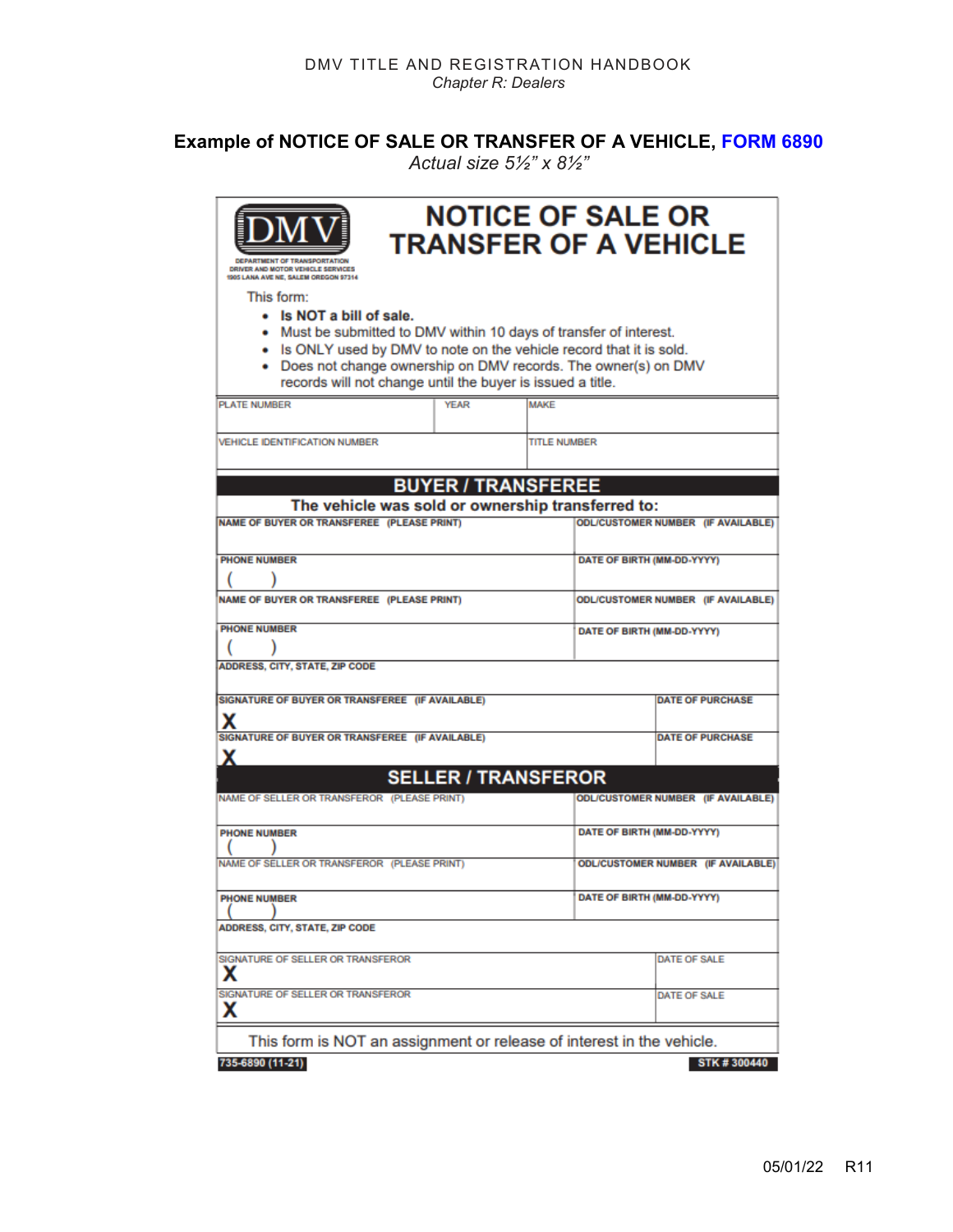#### <span id="page-11-0"></span>SAMPLE LETTER TO COMPLY WITH OAR 735-150-0050 (4) (5) (DELAYED TITLE DOCUMENTS)

| January 1, 2020                                                                                                                                                                                                                                                                                                                          | <b>ABC Used Cars</b><br>123 Main Street<br>Salem, Oregon 97314 |
|------------------------------------------------------------------------------------------------------------------------------------------------------------------------------------------------------------------------------------------------------------------------------------------------------------------------------------------|----------------------------------------------------------------|
| Mr. and Ms. Car Buver<br>1234 Any Street<br>Portland, Oregon 97000                                                                                                                                                                                                                                                                       |                                                                |
| RE: 1997 Rolls Royce, VIN # 1234LJD0509712670                                                                                                                                                                                                                                                                                            |                                                                |
| Dear Mr. and Ms. Car Buyer:                                                                                                                                                                                                                                                                                                              |                                                                |
| Oregon Law requires we notify you and the lien holder (if applicable) within<br>25 business days when we are unable to submit the TITLE DOCUMENTS for<br>processing to DMV within 30 calendar days, or if we are unable to provide the<br>title and any release there on within 25 calendar days.                                        |                                                                |
| We are experiencing a delay in obtaining the necessary documents for<br>the following reason(s): list specific reasons, which must include that the<br>circumstances were beyond the dealer's control.                                                                                                                                   |                                                                |
| We anticipate the delay will be days.                                                                                                                                                                                                                                                                                                    |                                                                |
| We are also required to inform you that you have the right to file a complaint<br>against us with DMV if this delay becomes unreasonably extended.<br>Complaints should be addressed to DMV, Business Regulation Section, 1905<br>Lana Avenue NE, Salem OR 97314 or call (503) 945-5281, or online at<br>http://www.oregondmv.com/DMV2u. |                                                                |
| We thank you for your understanding and patience.                                                                                                                                                                                                                                                                                        |                                                                |
| Sincerely,                                                                                                                                                                                                                                                                                                                               |                                                                |
| Signature<br>ABC USED CARS<br>cc: Lienholder                                                                                                                                                                                                                                                                                             |                                                                |
|                                                                                                                                                                                                                                                                                                                                          |                                                                |

### **Consignments**

#### *Taking a vehicle on consignment*

When the consignor is other than another certified dealer, the dealer receiving the consignment must obtain proof the person consigning the vehicle is the registered owner, a security interest holder, or lessor of the vehicle, as shown in DMV records. Generally, DMV will accept the original or photocopy of one of the following as proof of ownership:

- The title; or
- Registration card; or
- Printout from DMV.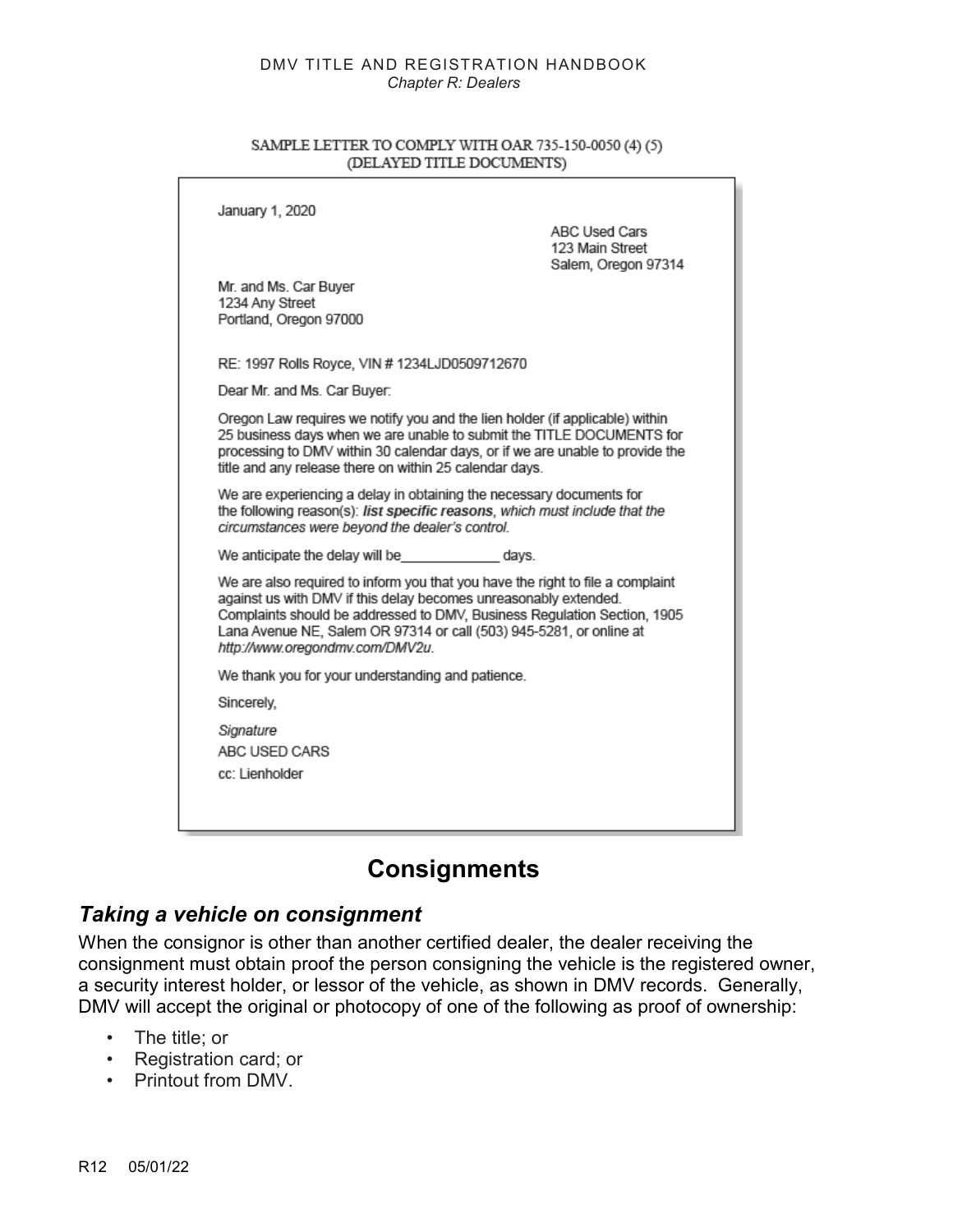The terms of the consignment **must be** in writing and a copy of the agreement **must be provided** to the consignor at the time the vehicle is received on consignment.

The dealer and the consignor must agree, in writing, to what will happen with the money after the vehicle is sold. This, for example, means if the consignor has a lien on the vehicle and the dealership is able to pay off that lien at the time of sale from the proceeds of the sale, it must be established at the time the consignment is taken and must be in writing. The agreement must include a provision stating if the terms of the agreement are not met, the consignor may file a complaint in writing with the Department of Transportation, Salem, Oregon. A sample form of an agreement that meets these requirements is shown [later in this chapter.](#page-13-0)

For more information on consignments see Consignment Practices & Title Delivery Requirements for the Oregon Dealer, [Form 7080.](http://transnet.odot.state.or.us/cs/forms/DMV/7080.pdf)

#### *Taking a consignment from another dealer*

If the consignor is a certified dealer, the dealer receiving the consignment must obtain a copy of the current dealer certificate of the consigning dealer as proof of ownership. The dealer receiving the consignment must comply with the requirements of a written consignment agreements as outlined in the above section. There are exemptions for some requirements for certain vehicle dealer auctions. Contact DMV Dealer Investigations with questions about consignments.

#### *When selling a vehicle*

The dealer may NOT take any part of the fee or commission until the transaction has been completed. Do not collect your fee or commission **until after** the consignor and all other parties have been paid that were outlined in the initial agreement. The consignor **must** be paid within 10 days of sale [\(ORS 822.060\).](https://www.oregonlegislature.gov/bills_laws/ors/ors822.html) 

Provide the purchaser with a Disclosure Regarding Consignment Sales. Use a separate form for each vehicle. A suggested [example](#page-14-1) follows in this chapter.

See additional requirements in the section in this chapter titled ["When an Oregon dealer](#page-7-0)  [sells a vehicle.](#page-7-0)"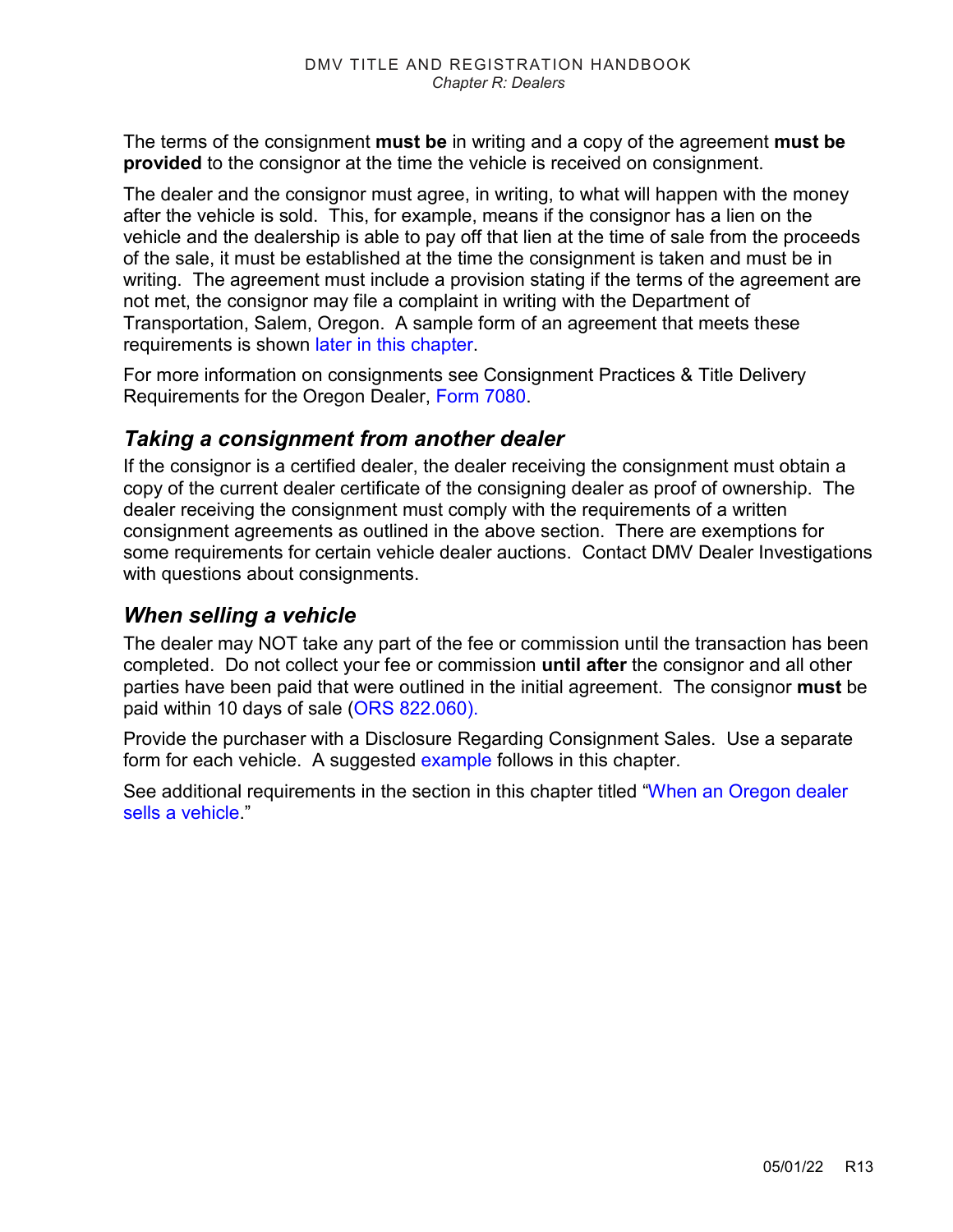#### <span id="page-13-0"></span>**Sample VEHICLE CONSIGNMENT AGREEMENT (Forms are available from [OADA,](http://www.oada.biz/) [OIADA](http://www.oiada.com/) and [OVDA\)](https://www.ordealers.com/)**

*(Use a separate form for each vehicle.)*

| I represent that this vehicle is in good working order except as noted here: ______________________                                                                                                                                                                                                                                                                                                                                           |                                                                                                               |  |
|-----------------------------------------------------------------------------------------------------------------------------------------------------------------------------------------------------------------------------------------------------------------------------------------------------------------------------------------------------------------------------------------------------------------------------------------------|---------------------------------------------------------------------------------------------------------------|--|
| I agree to indemnify and hold harmless the dealer from any loss, cost, or expense, including attorney's fees for defense,<br>occasioned by any claim brought against dealer for failure to disclose defects or conditions of the vehicle which are not<br>noted above or arising from my breach or from any misrepresentation appearing on this agreement.                                                                                    |                                                                                                               |  |
| This vehicle has been totaled or sustained damages to 80% or more of its retail value at the time of damage:<br>No: ________<br>Yes: $\_\_$<br>Unknown:                                                                                                                                                                                                                                                                                       |                                                                                                               |  |
| Upon completion of sale, the net amount due me from the dealer shall be _________ dollars (\$_________) less any<br>costs for repairs or detailing previously agreed to by me.                                                                                                                                                                                                                                                                |                                                                                                               |  |
| If the consignee, after trying to sell the vehicle, believes the price should be lowered, I will agree to accept                                                                                                                                                                                                                                                                                                                              |                                                                                                               |  |
| I understand reasonable charges not exceeding \$______________ may be made for cleanup and detailing of the vehicle.<br>If repairs are required during the period of consignment, consignee shall notify me and shall secure my approval before<br>the work shall be commenced. I will be responsible for the authorized work of detailing and repairing whether or not the<br>vehicle is sold and prior to the vehicle being returned to me. |                                                                                                               |  |
| I agree to receipt of payment from the dealer within ten (10) days of sale.                                                                                                                                                                                                                                                                                                                                                                   |                                                                                                               |  |
| I understand that if after the end of the consignment period and return of the vehicle, I sell the vehicle to a customer who<br>first looked at the vehicle at consignee's lot, that I shall pay a commission to consignee of 10 percent of the price paid.                                                                                                                                                                                   |                                                                                                               |  |
| I represent that I am the registered owner of the vehicle, a certified dealer, lessor, or security interest holder (who has<br>completed a repossession action of the vehicle). I have the right to sell this vehicle. The title is in the name(s)                                                                                                                                                                                            |                                                                                                               |  |
| $\mathsf{of}$ . The contract of $\mathsf{C}$<br>The only liens or claims against the vehicle are the following:                                                                                                                                                                                                                                                                                                                               |                                                                                                               |  |
| I will furnish the title to dealer immediately upon notification of sale, with authorization to pay off any outstanding liens or<br>claims (all of which total less than the net amount due me after repairs and detailing).                                                                                                                                                                                                                  |                                                                                                               |  |
| I hold the consignee, and his agents and salespersons harmless from any loss or damage to the vehicle by fire, accident,<br>theft, vandalism, or any other cause whatsoever. To the best of my knowledge, the current odometer reading of<br>is actual mileage (), or is over mechanical limits ().                                                                                                                                           |                                                                                                               |  |
| If the terms of this agreement are not met, the consignor may file a complaint in writing with Driver and Motor Vehicles<br>Services Division, Salem, Oregon. I acknowledge receipt of a copy of this agreement.                                                                                                                                                                                                                              |                                                                                                               |  |
|                                                                                                                                                                                                                                                                                                                                                                                                                                               |                                                                                                               |  |
|                                                                                                                                                                                                                                                                                                                                                                                                                                               | Dealer: ______________________________(Consignee)<br>If dealer-to-dealer consignment, enter consigning dealer |  |
|                                                                                                                                                                                                                                                                                                                                                                                                                                               |                                                                                                               |  |
|                                                                                                                                                                                                                                                                                                                                                                                                                                               |                                                                                                               |  |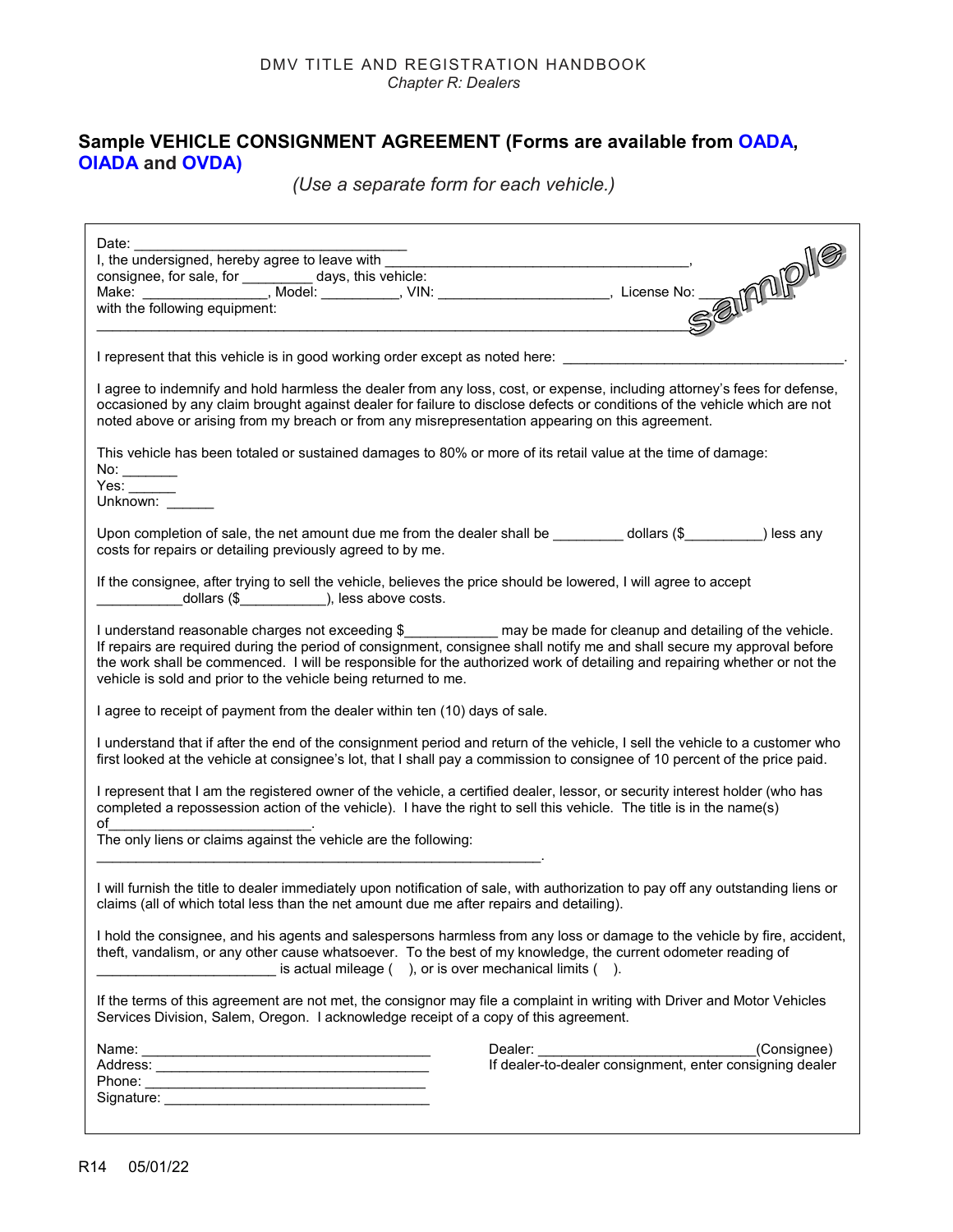#### <span id="page-14-1"></span>**Example of DISCLOSURE REGARDING CONSIGNMENT SALES (similar forms are available from [OADA](http://www.oada.biz/), [OIADA](http://www.oiada.com/) and [OVDA\)](https://www.ordealers.com/)**

*(Use separate form for each vehicle.)* 

|                 |                                                   |                   | <b>DISCLOSURE REGARDING CONSIGNMENT SALE</b>                                                                                                                                                               |
|-----------------|---------------------------------------------------|-------------------|------------------------------------------------------------------------------------------------------------------------------------------------------------------------------------------------------------|
|                 | (Name of Dealer)                                  |                   | is selling the following described vehicle:                                                                                                                                                                |
| (Year)          | (Make)                                            | (Mode)            | (Vehicle Identification Number)                                                                                                                                                                            |
| on consignment. |                                                   |                   |                                                                                                                                                                                                            |
|                 | There is a security interest in this vehicle.     |                   |                                                                                                                                                                                                            |
|                 | There is not a security interest in this vehicle. |                   |                                                                                                                                                                                                            |
|                 |                                                   | <b>INTERESTS.</b> | YOU SHOULD TAKE ACTION TO ENSURE THAT ANY SECURITY INTERESTS ARE<br>RELEASED AND THAT THE TITLE TO THE VEHICLE IS TRANSFERRED TO YOU.<br>OTHERWISE, YOU MAY TAKE TITLE SUBJECT TO ANY UNSATISFIED SECURITY |
|                 |                                                   |                   |                                                                                                                                                                                                            |
|                 |                                                   |                   | Date Copy Received: Buyer's Signature: Mate Copy Received:                                                                                                                                                 |

### <span id="page-14-0"></span>**Dealer Notice of Vehicle Purchase, [Form 165](https://www.odot.state.or.us/forms/dmv/165fill.pdf)**

DMV must be notified **within 7 days** when an Oregon titled vehicle becomes part of an Oregon dealer's **inventory for resale**. The Dealer Notice of Vehicle Purchase, Form 165, allows an Oregon dealer to possess a vehicle without transferring title into their dealership name. **Do not** submit a Form 165 for vehicles that are titled in another jurisdiction.

Include all vehicle description information, including the Oregon plate number, the VIN, and the title number when completing the form. DMV uses the information supplied on these forms to indicate the vehicle is in dealer inventory. If some of the information is missing or in error, DMV may return the form to the dealer.

Form 165 is a two-part form. Mail the top copy of the form to DMV Services, 1905 Lana Avenue NE, Salem OR 97314-2250. Maintain the bottom copy in the dealer records. This is an inspection/audit requirement.

**NOTE**: Dealers are encouraged to submit Dealer Notice of Vehicle Purchase, Form 165 through a dealer account in [DMV2U.](https://ordsvsstgext.odot.state.or.us/eServices/_/#1) Contact DMV Business Licensing to set up a dealer account in DMV2U. Dealers that submit a Dealer Notice of Vehicle Purchase through DMV2U are not required to maintain records of the submission.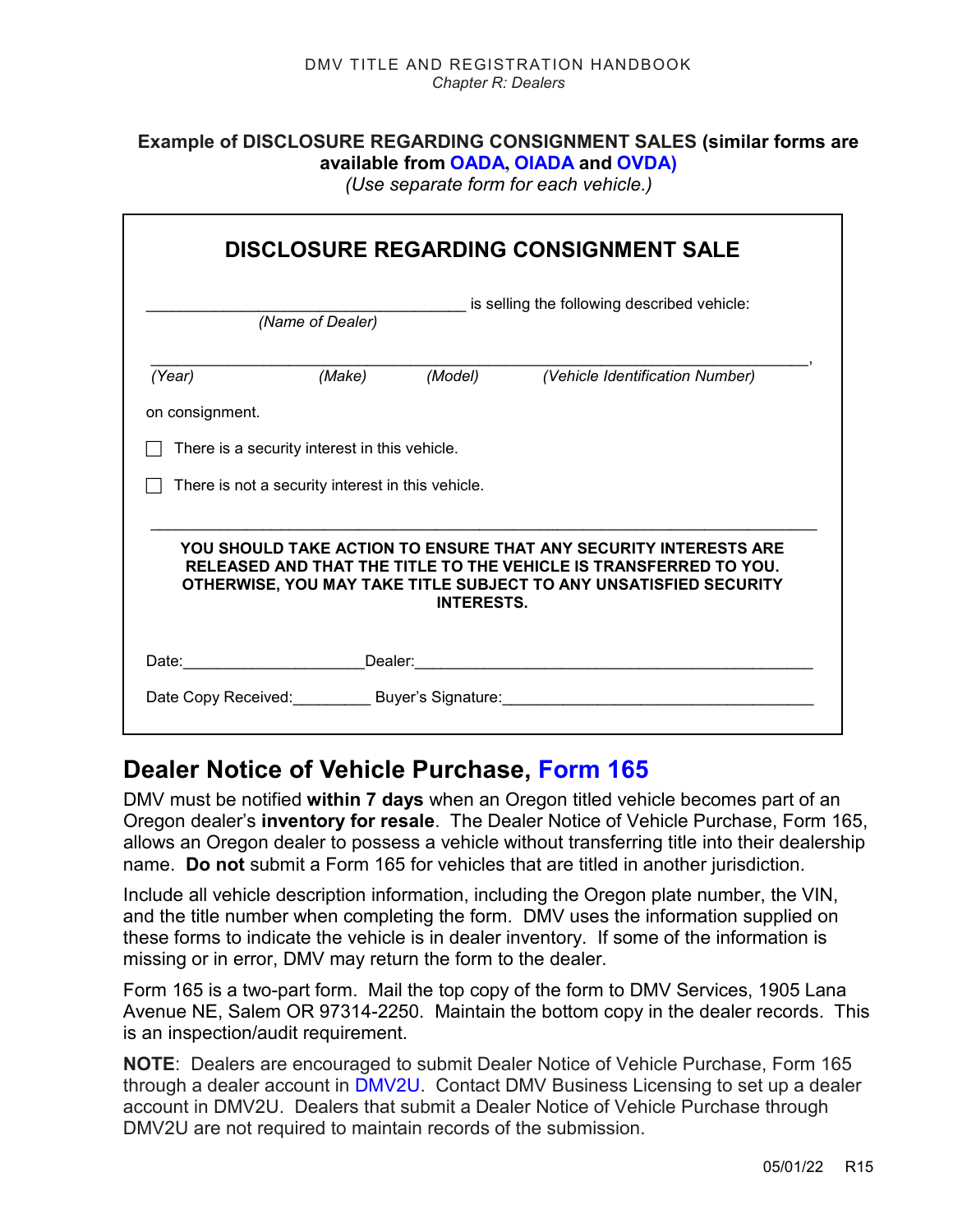### **Example of DEALER NOTICE OF VEHICLE PURCHASE, [FORM 165](https://www.odot.state.or.us/forms/dmv/165fill.pdf)**

*Actual size 5½" x 8½"*

|                                                                                                                                                                                                        |                                       | <b>DEALER NOTICE OF</b><br><b>VEHICLE PURCHASE</b> |                       |
|--------------------------------------------------------------------------------------------------------------------------------------------------------------------------------------------------------|---------------------------------------|----------------------------------------------------|-----------------------|
| <b>INSTRUCTIONS:</b>                                                                                                                                                                                   |                                       |                                                    |                       |
| Submit this form ONLY for Oregon titled vehicles. DO NOT submit<br>this form if the vehicle is titled in another jurisdiction.                                                                         |                                       |                                                    |                       |
| Complete this form immediately after the purchase or transfer of<br>interest of an Oregon titled vehicle.                                                                                              |                                       |                                                    |                       |
| The Vehicle Identification Number (VIN) MUST be complete and<br>correct.                                                                                                                               |                                       |                                                    |                       |
| If you fail to provide accurate, legible and complete information,<br>DMV will not be able to update the vehicle record and you will not be<br>in compliance with ORS 803.092(2)(b) and 803.105(1)(b). |                                       |                                                    |                       |
| Mail the white copy to DMV Record Services, 1905 Lana Ave NE,<br>Salem OR 97314-2250.                                                                                                                  |                                       |                                                    |                       |
| <b>OREGON PLATE NUMBER:</b>                                                                                                                                                                            |                                       |                                                    |                       |
| VEHICLE IDENTIFICATION NUMBER (VIN) (MUST BE COMPLETE)                                                                                                                                                 |                                       |                                                    |                       |
| <b>OREGON TITLE NUMBER</b>                                                                                                                                                                             | <b>YEAR</b>                           | <b>MAKE</b>                                        | <b>BODY STYLE</b>     |
| DATE OF PURCHASE                                                                                                                                                                                       |                                       |                                                    |                       |
| NAME or ODLICUSTOMER NUMBER OF PERSON or BUSINESS VEHICLE PURCHASED FROM                                                                                                                               |                                       |                                                    |                       |
| <b>V DEALER INFORMATION MUST BE COMPLETE</b>                                                                                                                                                           |                                       |                                                    |                       |
| <b>DEALER NUMBER</b>                                                                                                                                                                                   | FEDERAL EMPLOYER DENTIFICATION NUMBER |                                                    | DATE SUBMITTED TO DMV |
| <b>DEALER NAME</b>                                                                                                                                                                                     |                                       |                                                    |                       |
| <b>DEALER ADDRESS</b>                                                                                                                                                                                  |                                       |                                                    |                       |
| aty                                                                                                                                                                                                    |                                       |                                                    | ZIP CODE              |
| 735-185 (4-21)                                                                                                                                                                                         |                                       |                                                    | <b>STK# 300082</b>    |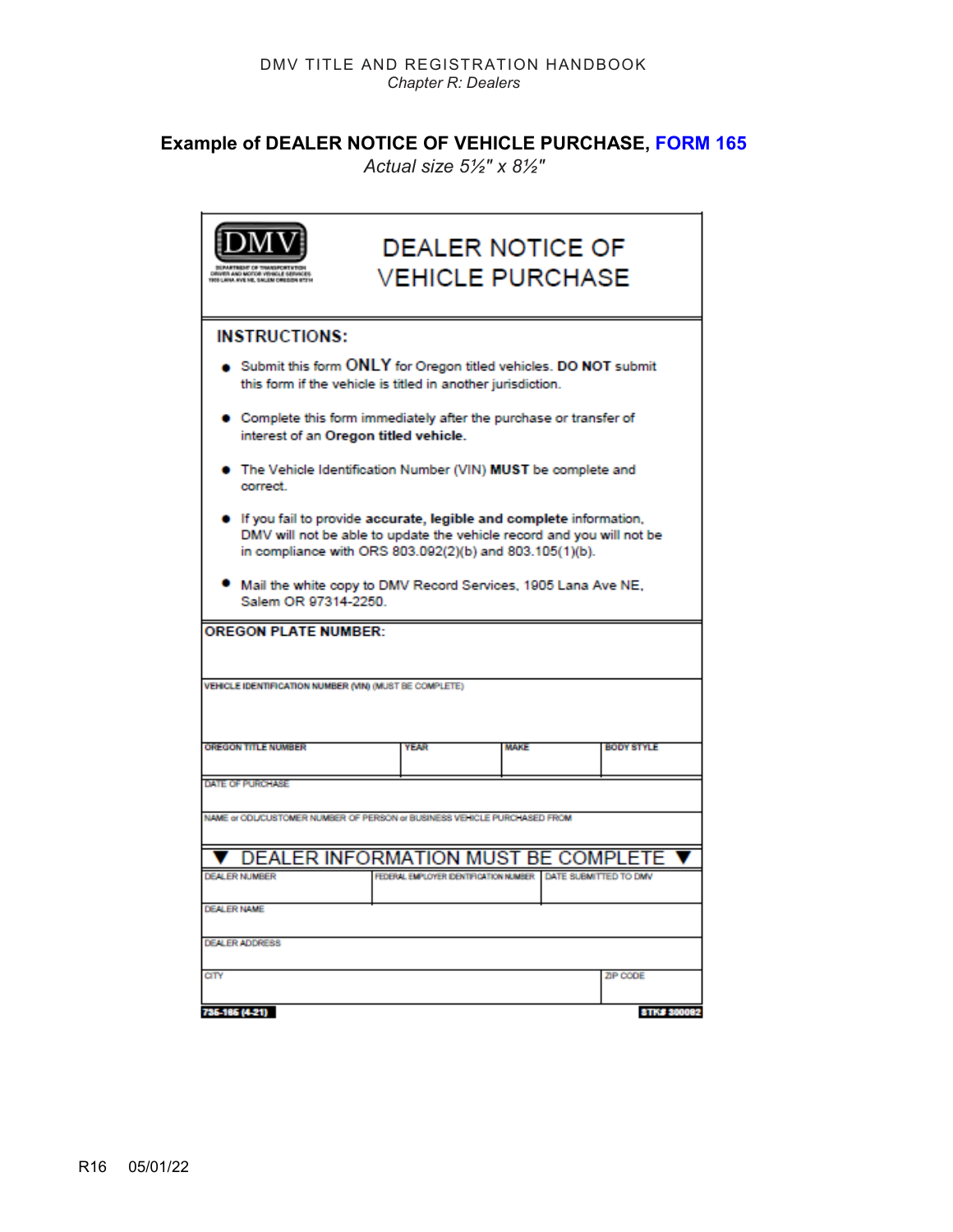## **Added responsibilities of Oregon dealers acting as agents**

**All** dealers are designated agents of DMV. When signing the application for a business certificate, you are also agreeing to comply with the regulations for agents. **You are not obligated to actually perform any agent duties**. Acting as an agent is optional, except for the sale of snowmobiles, when it is mandatory for dealers to collect fees and submit all title and registration requirements to DMV on the buyer's behalf.

Along with other duties, dealers acting as agents **may** do the following:

- Perform the required inspection of the VIN on vehicles they sell, and collect and submit the VIN inspection fee to DMV on behalf of the buyer. (See [Chapter D\)](https://www.oregon.gov/ODOT/DMV/docs/VTRH/Chapter_D.pdf)
- Collect title and registration fees and documents to submit to DMV on behalf of the buyer. The title (or equivalent document), and all fees and documents necessary to transfer the title must be submitted to DMV within 30 calendar days of the date of sale.
- Charge a fee for preparing DMV title and registration paperwork for submission to DMV. **If a dealer charges a document processing fee, the dealer is required to submit the transaction to DMV on the purchaser's behalf.** The fee charged by the dealer must not exceed \$115. A dealer who is using Electronic Vehicle Registration (EVR) can charge a fee of up to \$150 (\$25 is paid to the integrator) for preparing DMV title and registration paperwork and processing the transaction electronically through DMV's integrator. The dealer must inform the purchaser that they are being charged the optional fee. The purchaser has the choice of having the transaction processed electronically or not and can negotiate the processing fee with the dealer. (Note that the Oregon Department of Justice has requirements concerning notice and advertising for this fee.) The fee and its purpose must be described to consumers and must be clearly described in the contract or lease. In transactions where the car is paid in full and there are no lien issues on either side of the sale or trade-in, the purchaser has the right to take their own paperwork to DMV and not be charged the fee.
- Issue a 90-day Temporary Registration Permit, Form 315, if the buyer is an Oregon resident, when collecting applicable title and registration fees. If the vehicle will be registered in a DEQ area, DEQ certification is required before the permit is issued. More information on issuing a temporary registration permit appears [later in this](#page-24-0)  [chapter.](#page-24-0)
- Issue Light Vehicle Trip Permits to unregistered vehicles the dealer sells. More information on trip permits is covered later in this chapter.
- Issue Recreational Vehicle Trip Permits to unregistered recreational vehicles the dealer sells.

Any questions concerning the use of business certificates, dealer plates, trip permits, and temporary registration permits should be directed to a local DMV investigator, or to DMV Investigation Program Specialist at 503-945-5281.

### **Issuing a Recreational Vehicle Trip Permit, Form 305**

Oregon dealers designated as agents of DMV may choose to issue recreational vehicle (RV) trip permits. These permits may only be issued for campers, travel trailers, and motor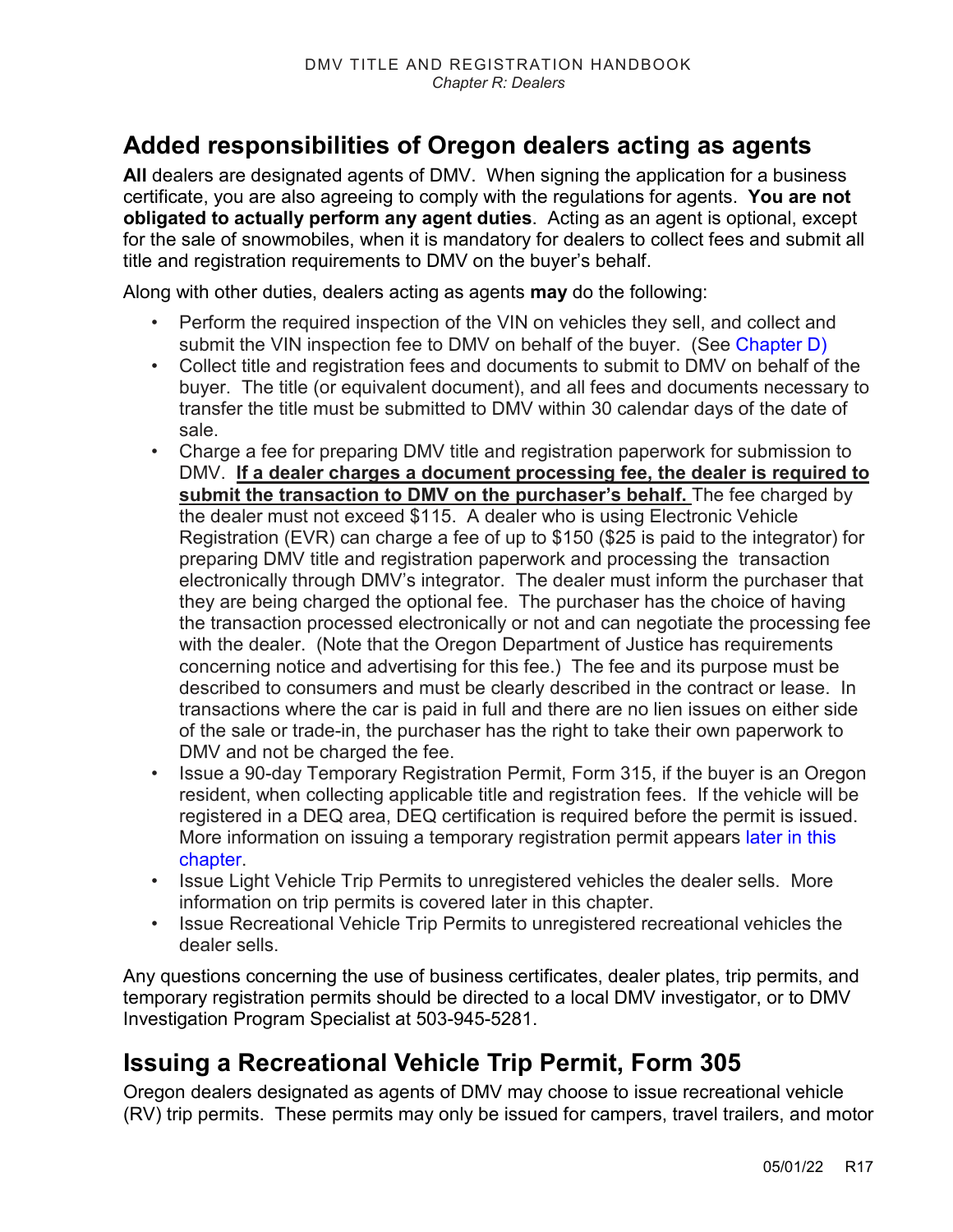homes that the dealer has sold, and only to the purchaser of the vehicle. These permits may not be issued for Park Model Recreational Vehicles (PMRV). A recreational vehicle (RV) may **not** be issued trip permits totaling more than 10 days within a 12-month period. The permits are \$34 each, and the fee remains the same, regardless if the permit is issued for 1 day or 10 days. Permit books can be purchased for \$850 for a book of 25 permits or for \$175 for a book of 5 permits through DMV Business Licensing. These permits **may not** be issued to recreational vehicles with a registration length over 45 feet.

If the RV trip permit is for a motor home, the owner **must be insured**.

Complete the permit as follows:

#### *FRONT (Press firmly so the information transfers through to all copies.)*

- Check the box indicating the vehicle type.
- Write the effective date.
- Complete the name and address of the purchaser.
- Write the vehicle description, making sure the VIN is correct and legible.
- Write the purchaser's driver license number and the state of issue. (Leave this blank if the customer has no license or is a business.)
- Sign the permit and **fill in your dealer number** in the space provided.
- Have the purchaser:
	- Write in their insurance company name (not the agent's name) and policy number on the permit (for **motor homes** only);
	- Sign and date the permit form indicating they have not been issued trip permits for this vehicle for more than 10 days in the last 12 months; and
	- Provide proof they are the owner of the vehicle.

#### *BACK*

• Complete the back of the "Window Copy" with the effective date, dealer number and the expiration date. (See [Chapter S.](https://www.oregon.gov/ODOT/DMV/docs/VTRH/Chapter_S.pdf)) Keep the goldenrod copy; this becomes part of the dealer records which are inspected by DMV. The effective date must match the date on the front of the permit. Write the expiration date, including the actual day, using a wide black felt marking pen so that the date is easily read. These permits are only issued for 10 days. Attach this copy to the vehicle. Instructions for placement are on the permit.

Send the DMV copy (white) within seven days of the issue date to DMV, Attn.: Records Services, 1905 Lana Avenue NE, Salem OR 97314. Retain the yellow copy for dealer records.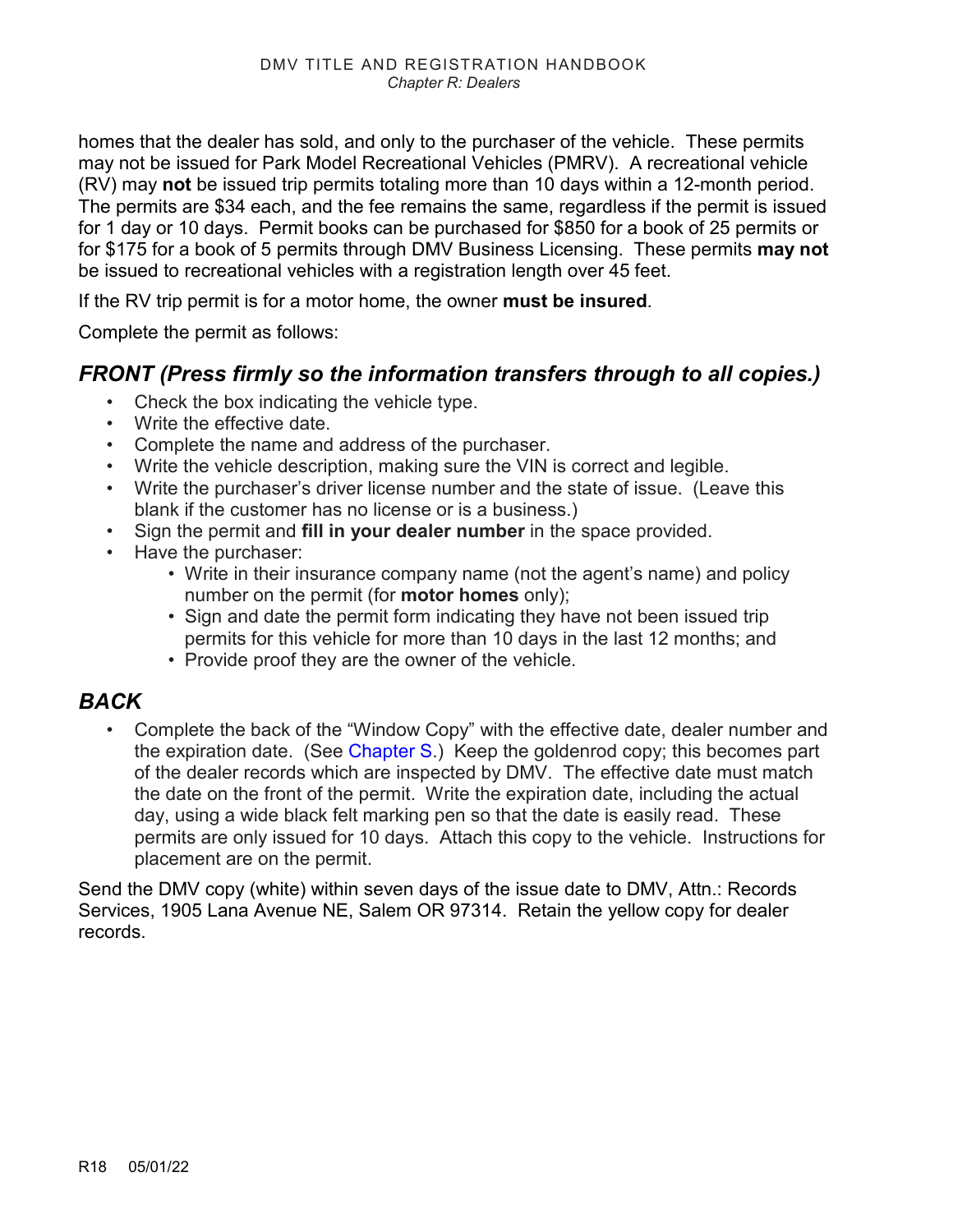**Example of RECREATIONAL VEHICLE TRIP PERMIT, FORM 305**  *Actual size 5½" x 8½"*

| RV 250307                                                                                                                                                                                                                                                  |                                  | <b>RV TRIP PERMIT</b>                |                             |                               |             |            |
|------------------------------------------------------------------------------------------------------------------------------------------------------------------------------------------------------------------------------------------------------------|----------------------------------|--------------------------------------|-----------------------------|-------------------------------|-------------|------------|
| CAMPER<br><b>TRAVEL TRAILER</b><br><b>MOTOR HOME</b><br>NAME (PRINT LAST, FIRST, MIDDLE)                                                                                                                                                                   |                                  |                                      | <b>MONTH</b>                | EFFECTIVE DATE<br>DAY         | YEAR        |            |
| STREET ADDRESS                                                                                                                                                                                                                                             |                                  |                                      | <b>MONTH</b>                | <b>EXPIRATION DATE</b><br>DAY | <b>YEAR</b> |            |
| CITY, STATE, ZIP CODE<br>MAKE<br><b>YEAR</b>                                                                                                                                                                                                               | <b>DESCRIPTION</b><br>BODY STYLE |                                      |                             |                               |             | DR         |
| VEHICLE IDENTIFICATION NUMBER                                                                                                                                                                                                                              |                                  |                                      | <b>CURRENT PLATE NUMBER</b> |                               |             |            |
| DRIVER LICENSE NUMBER                                                                                                                                                                                                                                      |                                  | STATE OF ISSUE                       |                             |                               |             |            |
| SIGNATURE OF ISSUER<br>x                                                                                                                                                                                                                                   |                                  | DWV STAMP OR DEALER / ACCOUNT NUMBER |                             |                               |             |            |
| I certify I am the owner of this vehicle. I further certify, if this Is a motor home, that<br>the vehicle is covered by an insurance policy that meets the recordent of ORS<br>806.080 and will continue to be covered for as long as the permit is valid. |                                  |                                      |                             |                               |             |            |
| INSURANCE COMPANY NAME (MOTOR HOME ONLY)                                                                                                                                                                                                                   |                                  | POLICY NUMBER                        |                             |                               |             |            |
| <b>CUSTOMER SIGNATURE</b>                                                                                                                                                                                                                                  |                                  |                                      | DATE                        |                               |             |            |
| 735-305 (1-20)                                                                                                                                                                                                                                             |                                  |                                      | <b>DMV COPY</b>             |                               |             | STK#305360 |

## **Issuing a Light Vehicle Trip Permit, Form 306 & 306A**

Oregon dealers acting as agents of DMV may choose to issue light vehicle trip permits. These permits may only be issued for passenger vehicles with a registration weight of 10,000 pounds or less, light trailers weighing 8,000 pounds or less, motorcycles, mopeds, low-speed vehicles and medium-speed electric vehicles that the dealer has sold.

There are two options for ordering Light Vehicle Trip Permits:

- [Form 306:](#page-20-0) Book of 25 permits \$850.00 (\$34.00 for each permit)
- Form 306A: Book of 5 permits \$170.00 (\$34.00 for each permit)

NOTE: Dealers can also issue Light Vehicle Trip Permits from DMV2U.

Forms 306 and 306A are identical except for the form number, and in the top right corner Form 306 has a "D" while Form 306A has a "DS." (See the [example e](#page-20-0)nd of this section.)

When ordering trip permits, complete a Trip Permit Order Request, [Form 6937,](https://www.odot.state.or.us/forms/dmv/6937fill.pdf) and mail it with the fees to DMV Business Licensing, 1905 Lana Avenue NE, Salem OR 97314. Dealers may only issue light vehicle trip permits (non-commercial) for the following reasons:

- 1. When a new owner of a vehicle is **not subject to Oregon registration requirements**, but needs to operate the vehicle over highways to leave the state;
- 2. To allow a customer to drive an **unregistered** vehicle to a DEQ inspection station to get a certificate of compliance prior to applying for registration;

*A light vehicle trip permit may not be issued to the following types of vehicles:*

- *camper*
- *travel trailer*
- *motor home*
- *fixed load*
- *snowmobile*
- *tow/recovery*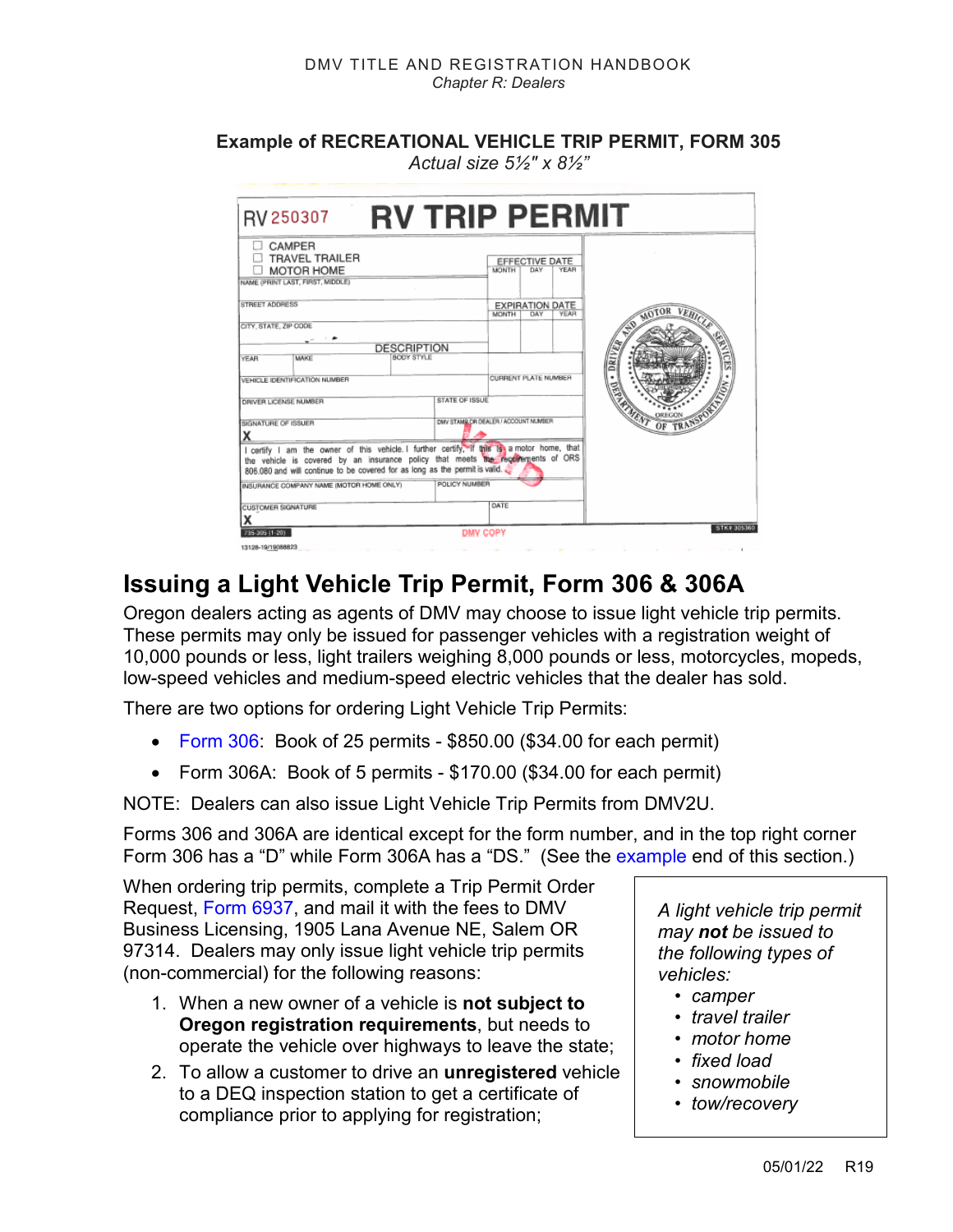- 3. To allow a customer to drive an **unregistered** vehicle to DMV or to a law enforcement agency for a VIN inspection; and
- 4. To allow a customer to drive an **unregistered** vehicle to a DMV office to apply for registration if the dealer will not be submitting the application for title and registration on behalf of the new owner.

#### **No more than one (21-day) trip permit may be issued under the conditions specified in reasons 1, 3, or 4, above. Up to two (21-day) trip permits may be issued -under the conditions specified in reason 2 above - within any 12-month period, until there has been a complete change in ownership.**

Dealers may issue this type of permit for a 21-day period per permit only, including the date of issue. Dealers **may not charge** more than what they pay for trip permits.

Complete the permit as follows:

#### *FRONT (Press firmly so the information transfers through to all copies.)*

- Complete the name and address of the customer.
- Write the effective date and expiration date.
- Write the vehicle description, making sure the VIN is correct and legible.
- Write the customer's driver license, permit or I.D. number and the state of issue.
- Write the customer number for a business.
- Sign the permit and **fill in your dealer number** in the space provided.
- Have the customer:
	- Write in their insurance company name (not the agent's name) and policy number on the permit (for **motor** vehicles only); and
	- Sign and date the permit form indicating they have not been issued more than two (21-day) trip permits for this vehicle in a 12-month period.

**DO NOT ISSUE A PERMIT** if the customer does not have insurance and cannot provide their insurance company name **and** policy number or the vehicle has had two (21-day) light vehicle trip permits issued within the last 12 months.

The items listed above are required to make the permit valid. The operator of the vehicle could be at risk with law enforcement if the permit was not completed properly.

#### *BACK*

• Complete the back of the "Window Copy" with the effective date, dealer number and the expiration date. (See [Chapter S.](https://www.oregon.gov/ODOT/DMV/docs/VTRH/Chapter_S.pdf)) Keep the blue copy; this becomes part of the dealer records which are inspected by DMV. The effective date must match the date on the front of the permit. **Write the expiration date, including the actual day, using a wide black felt marking pen so that the date is easily read.** These permits are only issued for 21 days. Attach this copy to the vehicle. Instructions for placement are on the permit.

Send the DMV copy (white) within seven days of the issue date to DMV, Attn.: Records Services, 1905 Lana Avenue NE, Salem OR 97314. Retain the blue copy for dealer records. If a permit is voided, return the "DMV" and "Window" copies to DMV with an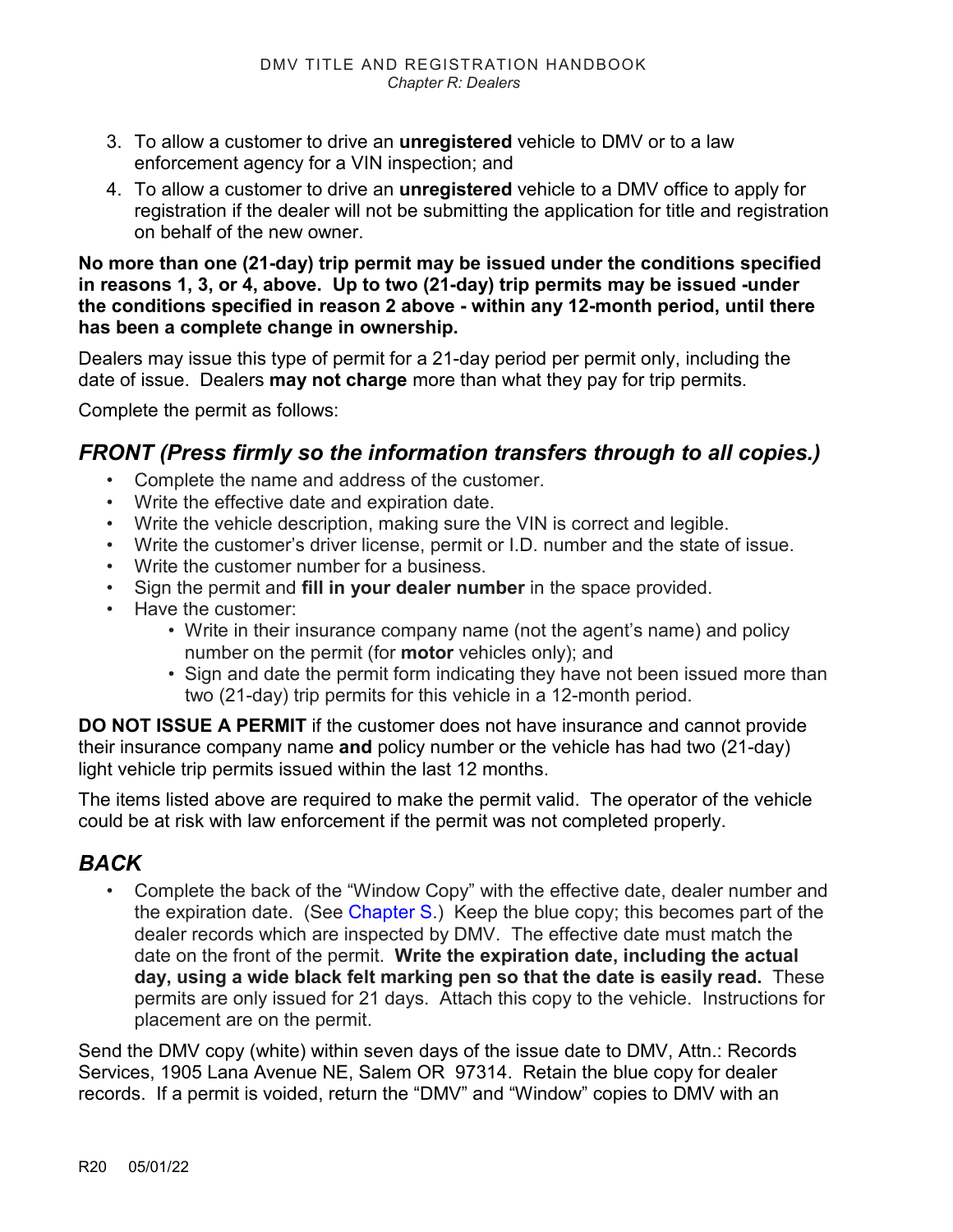<span id="page-20-0"></span>explanation of why the permit was voided. A refund will be made if the explanation is acceptable.

*Actual size 5½" x 8½"*

| D 1000007                                                                                                                                                                           | <b>TRIP PERMIT</b>                                                                                         |                   |
|-------------------------------------------------------------------------------------------------------------------------------------------------------------------------------------|------------------------------------------------------------------------------------------------------------|-------------------|
| <b>LIGHT VEHICLE</b><br>NAME OF PURCHASER (PRINT LAST, FIRST, MIDDLE)                                                                                                               | <b>VALID 21 DAYS</b><br>(INCLUDING EFFECTIVE DATE)<br>EFFECTIVE DATE<br><b>MONTH</b><br>DAY<br><b>YEAR</b> |                   |
| STREET ADDRESS<br>CITY, STATE, ZIP CODE                                                                                                                                             | <b>EXPIRATION DATE</b><br>MONTH<br>DAY<br>YEAR                                                             | AOTOR             |
| <b>VEHICLE DESCRIPTION</b><br><b>MAKE</b><br><b>BODY STYLE</b><br>YEAR<br>VEHICLE IDENTIFICATION NUMBER<br>DRIVER LICENSE / PERMIT / I.D. / CUSTOMER NUMBER                         | <b>CURRENT PLATE NUMBER</b><br><b>STATE OF ISSUE</b>                                                       | 9                 |
| SIGNATURE OF ISSUER<br>χ                                                                                                                                                            | DEALER OR ACCOUNT NUMBER                                                                                   |                   |
| I certify this motor vehicle is covered by an insurance policy that meets the<br>requirements of ORS 806.080 and will continue to be covered for as long as the<br>permit is valid. |                                                                                                            |                   |
| INSURANCE COMPANY NAME<br>CUSTOMER SIGNATURE                                                                                                                                        | POLICY NUMBER<br>DATE                                                                                      |                   |
| 735-306 (5-19)                                                                                                                                                                      | <b>DMV COPY</b>                                                                                            | <b>STK#305044</b> |

### **Issuing a Motor Vehicle (10 Day) Trip Permit, Form 307**

Formerly titled a Dealer/Tower Trip Permit, Form 307, this form may only be issued when a dealer is required to remove the registration year stickers from both Oregon registration plates that are on passenger vehicles they sell (see section in this chapter entitled "When an Oregon Dealer Sells a Vehicle" for more information).

There are two options for ordering 10 Day Trip Permit books:

- [Form 307:](#page-22-0) Book of 25 permits \$375.00 (\$15.00 for each permit)
- Form 307A: Book of 5 permits \$75.00 (\$15.00 for each permit)

Forms 307 and 307A are identical except for the form number, and in the top right corner Form 307 has an "NS" while Form 307A has an "SN." (See the [example e](#page-22-0)nd of this section.)

*A light vehicle trip permit may not be issued to the following types of vehicles:*

- *camper*
- *travel trailer*
- *motor home*
- *fixed load*
- *snowmobile*
- *tow/recovery*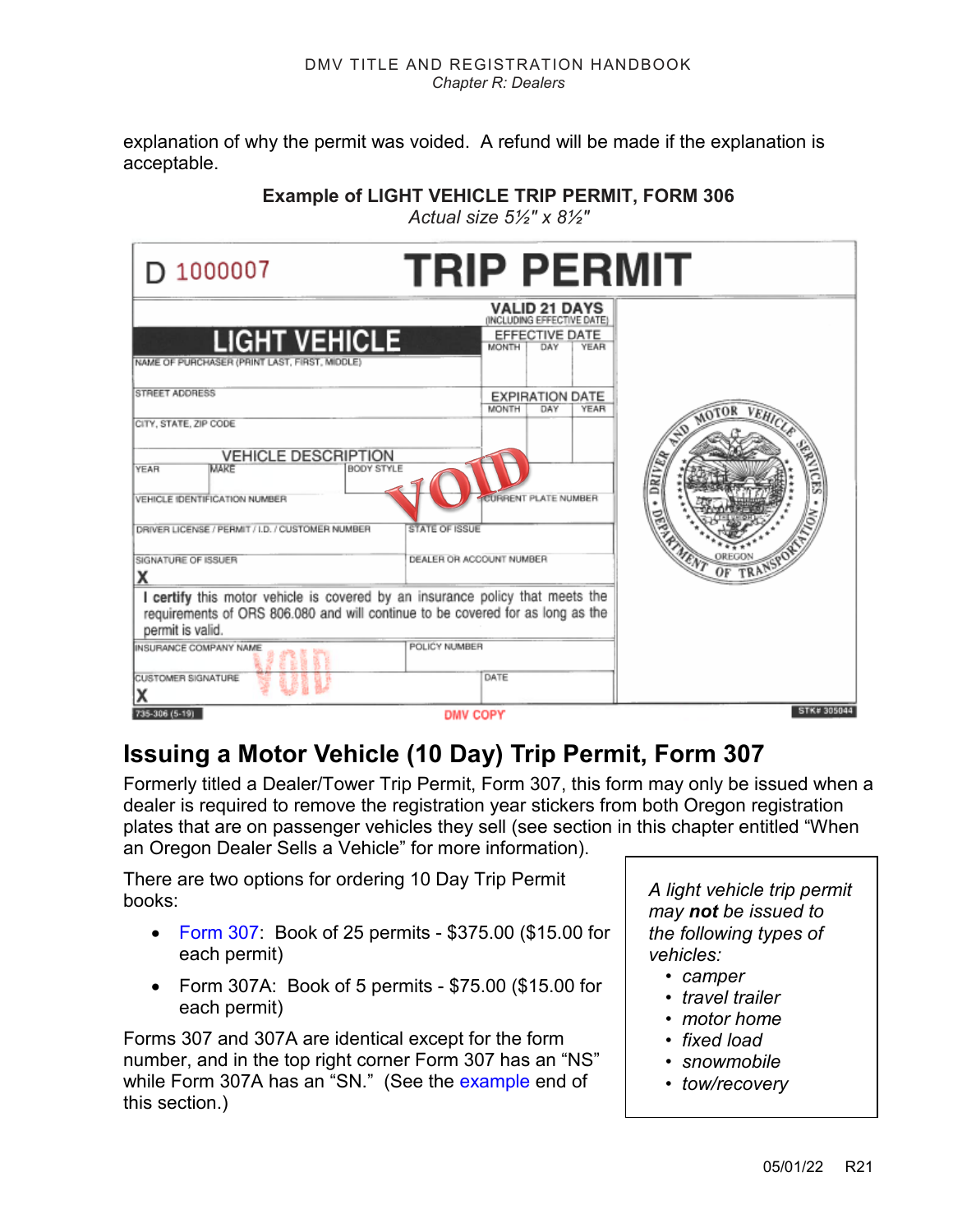Dealers may issue up to two 10-day trip permits per vehicle for \$15 each if the registration stickers have been removed.

Complete the permit as follows:

### *FRONT (Press firmly so the information transfers through to all copies.)*

- The name and address of the customer.
- The effective date and expiration date. Dealers may **only** issue 10-day Trip Permits for **10 days** from the issue date.
- Vehicle description. Be sure the VIN is correct and legible.
- Customer's driver license number and the state of issue. (Leave this blank if the customer has no license or is a business.)
- Signature of dealer and **dealer number**.
- Have the customer:
	- Write in their insurance company name (not the agent's name) and policy number on the permit; and
	- Sign and date the permit form.

**DO NOT ISSUE A PERMIT** if the customer does not have insurance and cannot provide their insurance company name **and** policy number.

#### *BACK*

• Complete the "Window" copy (back) by writing in the effective date, dealer number and the expiration date. (See [Chapter S.](https://www.oregon.gov/ODOT/DMV/docs/VTRH/Chapter_S.pdf)) Write the expiration date using a wide black felt marking pen. The effective and expiration dates, including the day of expiration, must match those on the front of the permit. Place this copy in the vehicle.

Send the white DMV copy to DMV Record Services, 1905 Lana Ave NE, Salem, OR 97314, within 7 days of the date the permit was issued. Retain the blue copy for dealer records.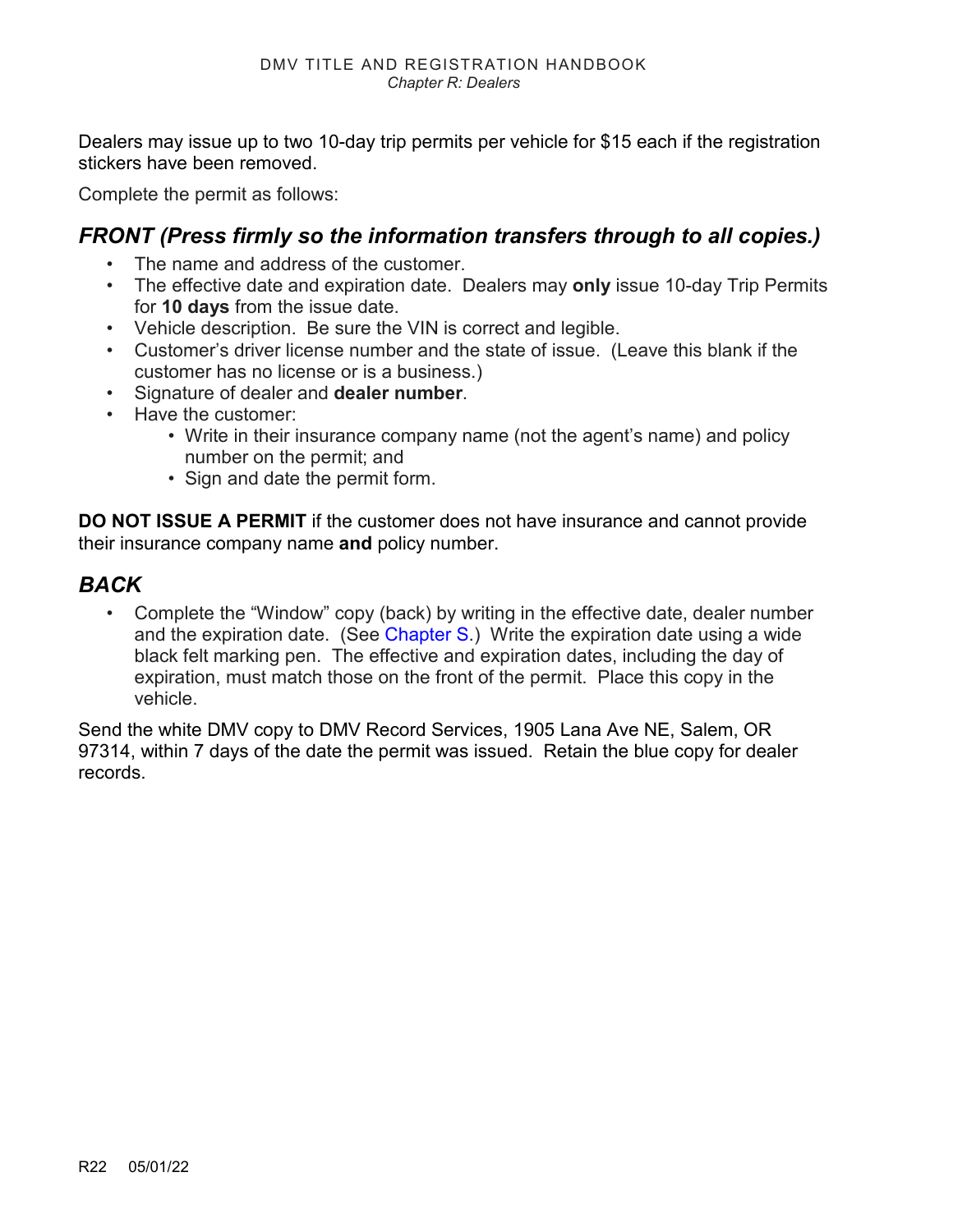#### **Example of 10 Day Trip Permit, FORM 307**

*Actual size 5½" x 8 ½"*

<span id="page-22-0"></span>

| NS 152736                                                                                                                                                                           | <b>10 DAY TRIP PERMIT</b>                                                                                  |                           |
|-------------------------------------------------------------------------------------------------------------------------------------------------------------------------------------|------------------------------------------------------------------------------------------------------------|---------------------------|
| <b>MOTOR VEHICLE</b><br>NAME OF PURCHASER (PRINT LAST, FIRST, MIDDLE)                                                                                                               | <b>VALID 10 DAYS</b><br>(INCLUDING EFFECTIVE DATE)<br>EFFECTIVE DATE<br><b>YEAR</b><br><b>MONTH</b><br>DAY |                           |
| STREET ADDRESS<br>CITY, STATE, ZIP CODE                                                                                                                                             | <b>EXPIRATION DATE</b><br><b>MONTH</b><br>DAY<br>YEAR                                                      |                           |
| <b>VEHICLE DESCRIPTION</b><br>MAKE<br><b>YEAR</b><br><b>BODY STYLE</b>                                                                                                              | <b>FEE: \$15</b>                                                                                           |                           |
| VEHICLE IDENTIFICATION NUMBER<br>DRIVER LICENSE / PERMIT / I.D. / CUSTOMER NUMBER                                                                                                   | <b>CURRENT PLATE NUMBER</b><br>STATE OF ISSUE                                                              |                           |
| SIGNATURE OF ISSUER                                                                                                                                                                 | DEALER OR TOWER NUMBER                                                                                     |                           |
| I certify this motor vehicle is covered by an insurance policy that meets the<br>requirements of ORS 806.080 and will continue to be covered for as long as the<br>permit is valid. |                                                                                                            |                           |
| INSURANCE COMPANY NAME<br><b>CUSTOMER SIGNATURE</b>                                                                                                                                 | <b>POLICY NUMBER</b><br>DATE                                                                               |                           |
| 307.07.101                                                                                                                                                                          |                                                                                                            | STK4 305307<br>---------- |

### <span id="page-22-1"></span>**Issuing a Oregon Temporary Registration (Temp) Permit, Form 315**

An Oregon Temporary Permit, Form 315 (temp permit), may be issued to a vehicle purchaser by an Oregon dealer if the dealer collects title and registration or plate transfer fees, and if the dealer submits the combined title and registration application to DMV on the purchaser's behalf. Form 315 is for all vehicles other than motorcycles or mopeds. For motorcycle/moped temporary registration permits, see section below titled ["Issuing a](#page-24-1)  [Temporary Motorcycle Permit,](#page-24-1) Form 309."

Form 315 allows the use of the vehicle while the customer is waiting for plates and stickers. Temp permits are valid for 90 calendar days. When a temp permit has been issued, the DMV copy of the permit and all title and registration documents and fees **must be taken or mailed to DMV within 30 days from the date the dealer sells the vehicle**. Dealers cannot extend the temp permit beyond its 90-day limit, nor can they issue a second permit. If a customer needs another permit, they must go to a DMV office.

Form 315 is proof of temporary registration until a transaction is processed at DMV headquarters. The effective date of the registration is the date the temp permit is issued.

Form 315 **cannot** be issued if the vehicle has not met DEQ requirements where applicable. If DEQ is required for a vehicle, a Trip Permit, Form 306, may be issued so that the vehicle can be legally driven to a DEQ inspection station.

Complete the temp permit as follows: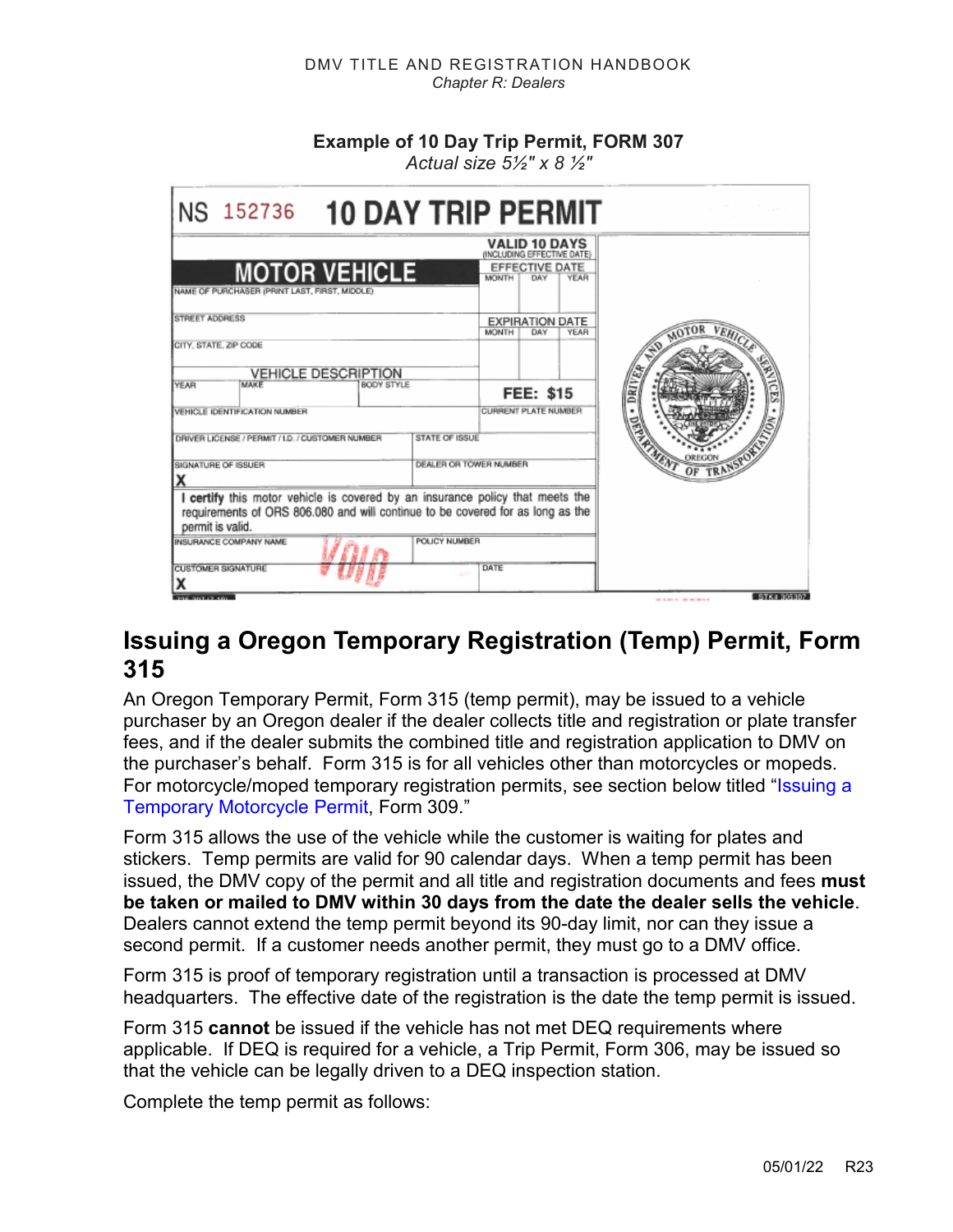### *FRONT (Press firmly so the information transfers through to all copies.)*

- The effective date and expiration date. Dealers may only issue temp permits for a maximum of 90 days from the issue date.
- The name, customer number, and address of the customer. Leave the customer number box blank if the customer has no license or is a business. (This does not copy through to the window copy.)
- Vehicle description. Be sure the VIN is correct and legible. The Weight/Length box must be completed if the vehicle's registration is calculated by weight or length.
- Printed name and signature of dealer employee and dealer number (not the signature of the customer).
- Title and registration fees. If a plate transfer is occurring, write \$6 plate transfer fee in the registration fee box.

#### *BACK*

• Complete the "Window" copy (back) by writing in the effective date, dealer number and the expiration date. (See [Chapter S.](https://www.oregon.gov/ODOT/DMV/docs/VTRH/Chapter_S.pdf)) **Write the expiration date using a wide-tipped permanent ink pen.** The effective and expiration dates, including the day of expiration, must match those on the front of the permit. Place the window copy in the vehicle.

Attach the DMV copy (white copy) to the title documents sent to DMV. Leave the yellow copy in the book.

If a permit is voided, leave all 3 copies of the voided permits in the book. Write "VOID" across the face of all 3 copies, and include a brief, signed explanation as to why the permit is voided.

When all permits have been issued, return the temp book with all the yellow copies, in numeric order, for exchange to:

DMV Business Licensing 1905 Lana Ave. NE Salem, OR 97314

The permit books will be audited and a replacement book will be mailed to the dealership. If the yellow copies were removed for any reason, they must be put back into the book in numerical order for auditing. Yellow copies not in order will cause a delay in replacing temp books. DO NOT submit an empty temp book to a DMV local office. Mail to DMV Business Licensing at the address listed above.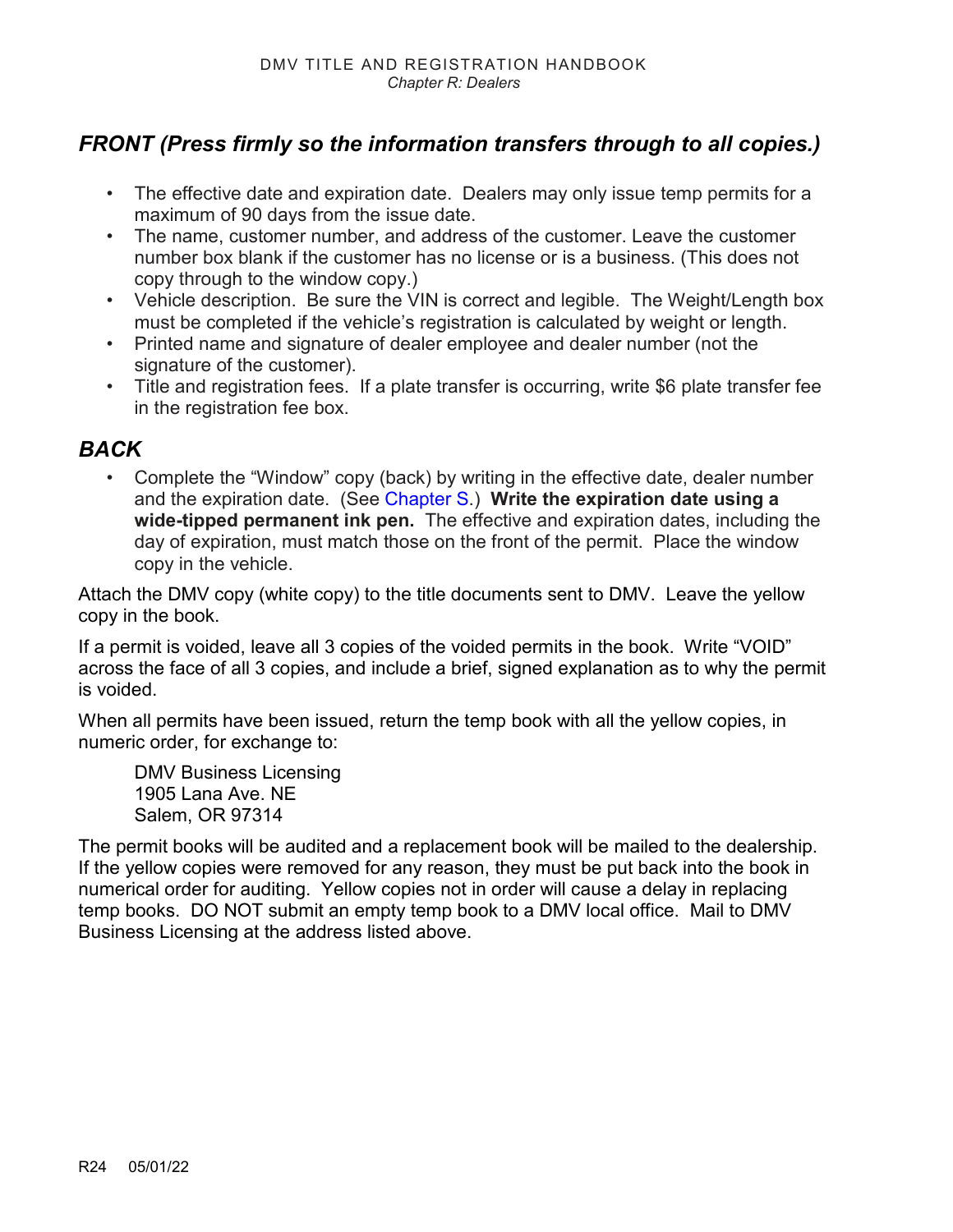**Example of OREGON TEMPORARY PERMIT, FORM 315** 

<span id="page-24-0"></span>

| A 1541986                                  |                       |              |                                |                        |                              | <b>OREGON TEMPORARY PERMIT</b> |
|--------------------------------------------|-----------------------|--------------|--------------------------------|------------------------|------------------------------|--------------------------------|
|                                            | <b>EFFECTIVE DATE</b> |              |                                | <b>EXPIRATION DATE</b> |                              |                                |
| <b>MONTH</b>                               | DAY                   | YEAR         | <b>MONTH</b>                   | DAY                    | YEAR                         |                                |
| PURCHASER NAME (PRINT LAST, FIRST, MIDDLE) |                       |              |                                |                        | <b>DRIVER LICENSE NUMBER</b> |                                |
| <b>STREET ADDRESS</b>                      |                       |              | CITY, STATE, ZIP CODE          |                        |                              |                                |
|                                            |                       |              | <b>VEHICLE DESCRIPTION</b>     |                        |                              |                                |
| <b>YEAR</b>                                | MAKE                  | <b>MODEL</b> |                                | <b>WEIGHT/LENGTH</b>   |                              |                                |
| <b>VEHICLE IDENTIFICATION NUMBER</b>       |                       |              |                                |                        | <b>CURRENT PLATE NUMBER</b>  |                                |
| PRINTED NAME OF ISSUER                     |                       |              |                                |                        |                              |                                |
| SIGNATURE OF ISSUER                        |                       |              |                                |                        |                              |                                |
|                                            |                       |              |                                |                        |                              |                                |
| <b>TITLE FEE AMOUNT</b><br>S               |                       | \$           | <b>REGISTRATION FEE AMOUNT</b> | <b>DEALER NUMBER</b>   |                              |                                |
|                                            |                       |              |                                |                        |                              |                                |
| 735-315 (1-21)                             |                       |              |                                |                        |                              | <b>DMV COFY</b>                |

*Actual size 5½" x 8½"* 

## <span id="page-24-1"></span>**Issuing a Temporary Motorcycle Permit, Form 309**

A Temporary Permit, Form 309, may be issued to a motorcycle or moped purchaser by an Oregon dealer if the dealer collects the title, and registration or plate transfer fees, and if the dealer submits the combined title and registration application to DMV on the purchaser's behalf. Form 309 is only for motorcycles or mopeds. For other temporary registration (temp) permits, see section above titled ["Issuing a Temporary Registration](#page-22-1)  [Permit,](#page-22-1) Form 315."

The motorcycle/moped temp permit fits in the motorcycle/moped license plate frame. The permit is made of water resistant material. Customers receive and carry a paper copy of the permit that also contains the owner and vehicle information in addition to the information listed on the temp permit.

Form 309 allows the use of the motorcycle or moped while the customer is waiting for plates and stickers. Temporary motorcycle permits are valid for up to 90 calendar days. When a temp permit is issued by the dealer, DMV's copy of the permit and all title and registration documents and fees **must be submitted to DMV within 30 days from the date the dealer sells the vehicle**. Dealers cannot extend the temporary registration permit beyond 90 days, nor can they issue a second permit. If a customer needs another temp permit, they must go to a DMV office.

Form 309 **cannot** be issued if the vehicle has not met DEQ requirements where applicable. If DEQ is required for a vehicle, a Trip Permit, Form 306, may be issued so that the vehicle can be legally driven to a DEQ inspection station.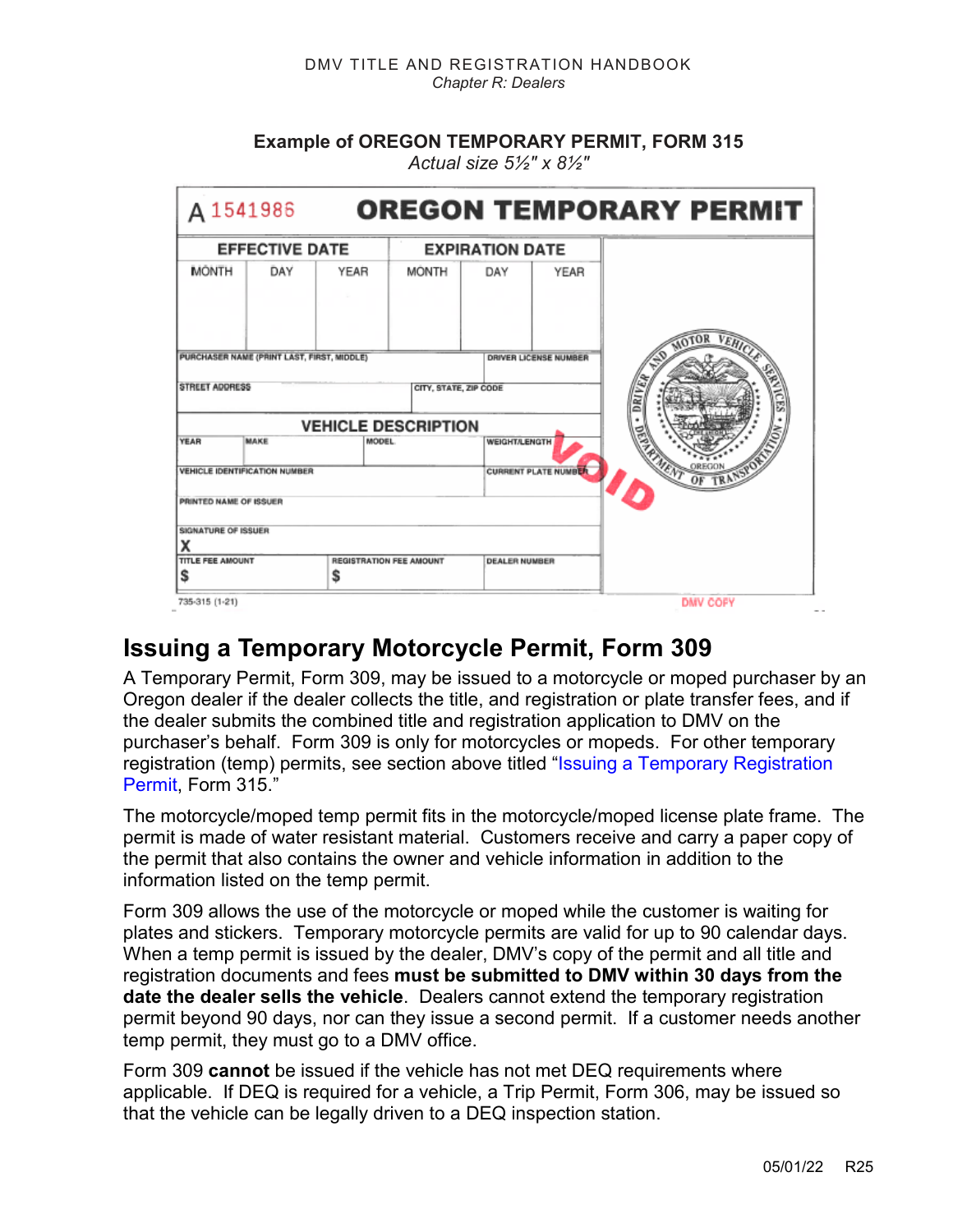Complete the permit as follows:

#### *FRONT (Press firmly so the information transfers through to all copies.)*

- The name and address of the customer.
- The effective date and expiration date. Dealers may only issue temporary registration permits for a maximum of 90 days from the issue date.
- Vehicle description. Be sure the VIN is correct and legible.
- Customer's driver license number and the state of issue. (Leave this blank if the customer has no license or is a business.)
- Title and registration fees. If a plate transfer is occurring, write \$6 plate transfer fee in the registration fee box.
- Signature of dealer employee and dealer number (not the signature of the customer).

#### *BACK*

• Complete the "Window" copy (back) by writing in the effective date, dealer number and the expiration date. (See [Chapter S.](https://www.oregon.gov/ODOT/DMV/docs/VTRH/Chapter_S.pdf)) **Write the expiration date using a wide-tipped permanent ink pen.** The effective and expiration dates, including the day of expiration, must match those on the front of the permit. Place the window copy in the motorcycle/moped license plate frame.

Attach the DMV copy (white copy) to the title documents sent to DMV. Leave the yellow copy in the book.

If a permit is voided, leave all 3 pages of the voided permits in the book. Write "VOID" across the face of all 3 pages, and include a brief, signed explanation as to why the permit is voided.

When all permits have been issued, return the book and yellow copies to:

DMV Business Licensing 1905 Lana Ave. NE Salem, OR 97314

Temporary motorcycle registration permit books will be audited and a replacement book will be mailed to the dealership. If the yellow copies were removed for any reason, they must be put back into the book in numerical order for auditing. Yellow copies not in order will cause a delay in DMV exchanging the returned permit book. DO NOT submit an empty book to a DMV local office. Mail to DMV Business Licensing at the address above.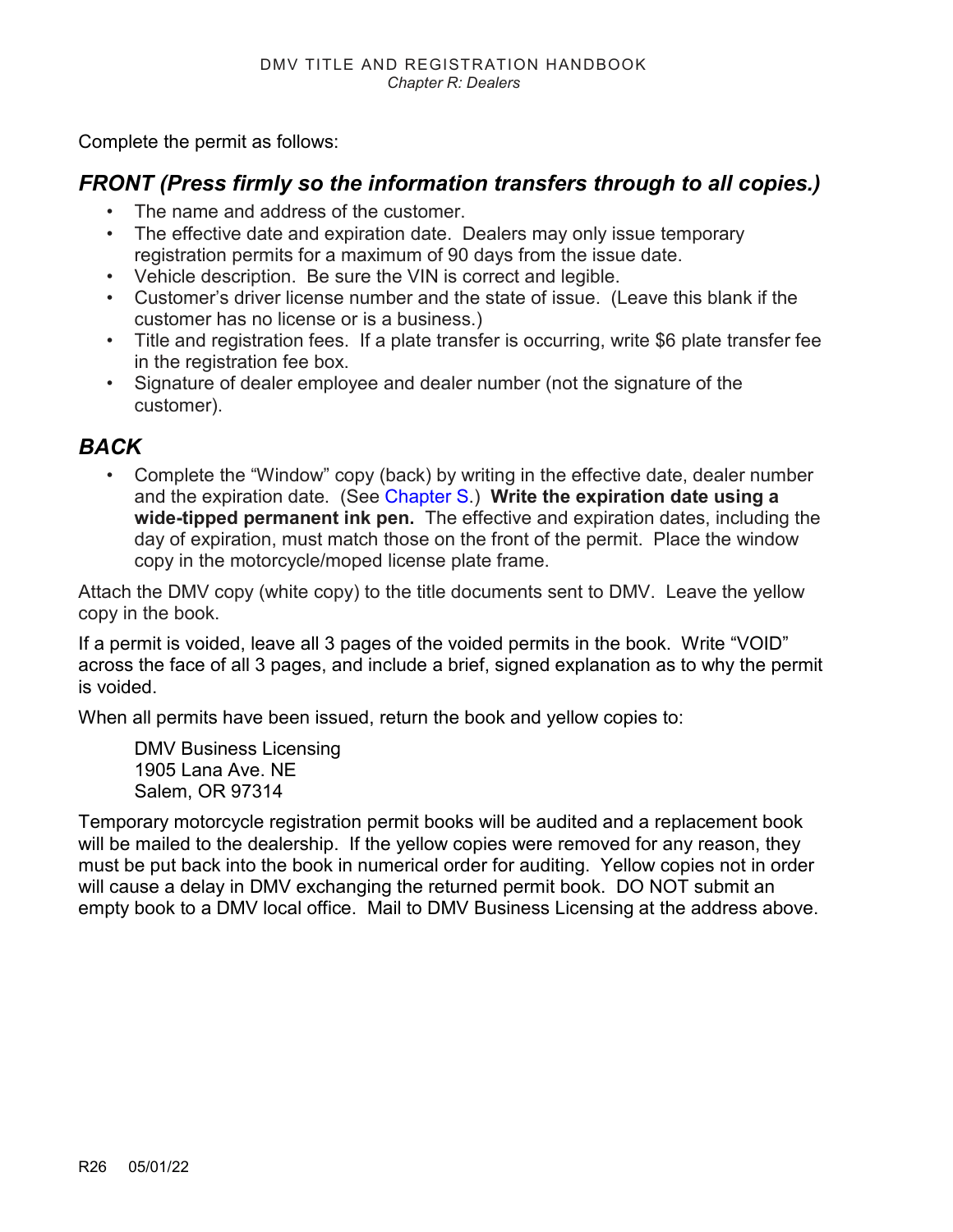#### **Example of TEMPORARY MOTORCYCLE PERMIT, FORM 309** *Actual size 4" x 7"*

| MT 042958 TEMPORARY MOTORCYCLE/                             | <b>MOPED PERMIT</b>      |                              |                                                        |              |                 |
|-------------------------------------------------------------|--------------------------|------------------------------|--------------------------------------------------------|--------------|-----------------|
| NAME (PRINT LAST, FIRST, MIDDLE)<br>STREET ADDRESS          |                          | <b>MONTH</b><br><b>MONTH</b> | EFFECTIVE DATE<br>DAY<br><b>EXPIRATION DATE</b><br>DAY | YEAR<br>YEAR |                 |
| CITY, STATE, ZIP CODE<br><b>VEHICLE DESCRIPTION</b>         |                          |                              |                                                        |              |                 |
| BODY STYLE<br>MAKE<br>YEAR<br>VEHICLE IDENTIFICATION NUMBER |                          | CURRENT PLATE NUMBER         |                                                        |              |                 |
| DRIVER LICENSE NUMBER                                       | STATE OF ISSUE TITLE FEE |                              |                                                        |              |                 |
| SIGNATURE OF ISSUER (DEALER NUMBER OR DMV STAMP)            | <b>DMV INITIALS</b>      | <b>REGISTRATION FEE</b><br>S |                                                        |              |                 |
| 735-309 (8-13)                                              |                          |                              |                                                        |              | <b>DMV COPY</b> |

## **Dealer business submitted to DMV**

Dealers may submit applications for title and/or registration to DMV offices accepting dealer transactions or by mail to DMV Headquarters. Dealers are encouraged to confirm with their local DMV office if the office is accepting transactions, and if accepting, how many transactions the dealer can drop off for processing.

Dealers choosing to wait in line for a customer service representative, will be offered the same options as other customers. DMV field offices will accept no more than 2 (two) transactions at a time per appointment. The 2-transactions only limit policy is a courtesy to the public because dealer business limits the time DMV employees in field offices can serve other customers at the counter. There are no transaction limits for transactions mailed to DMV Headquarters or dropped off at Dealer Center locations. If a dealer drops off transactions at a local dealer center or chooses to mail transactions to DMV headquarters it is recommended to include one (1) check for all transactions submitted, up to 15 transactions.

When a dealer submits more than one transaction to a DMV field office, the office will process the work in about 7 to 10 business days. If there is a problem with one or more transaction(s), that office will contact the dealer within 3 business days. Once a transaction is accepted by DMV, either by mail or at a field office, the average title processing time is 5 weeks. The processing time will be longer if a transaction is not in order.

If an application shows a security interest holder, the application must be retained by DMV even if it is incomplete. For incomplete transactions submitted, DMV will provide the dealer a "Missing Requirement Letter" indicating additional requirements are still needed. Plates and/or stickers will not be issued until all title and registration requirements are met. When the requirements are met, take the title/registration application **with the Missing Requirements Letter** to the same field office, or mail the applications to DMV Headquarters. DMV will issue plates and/or stickers when all requirements are received.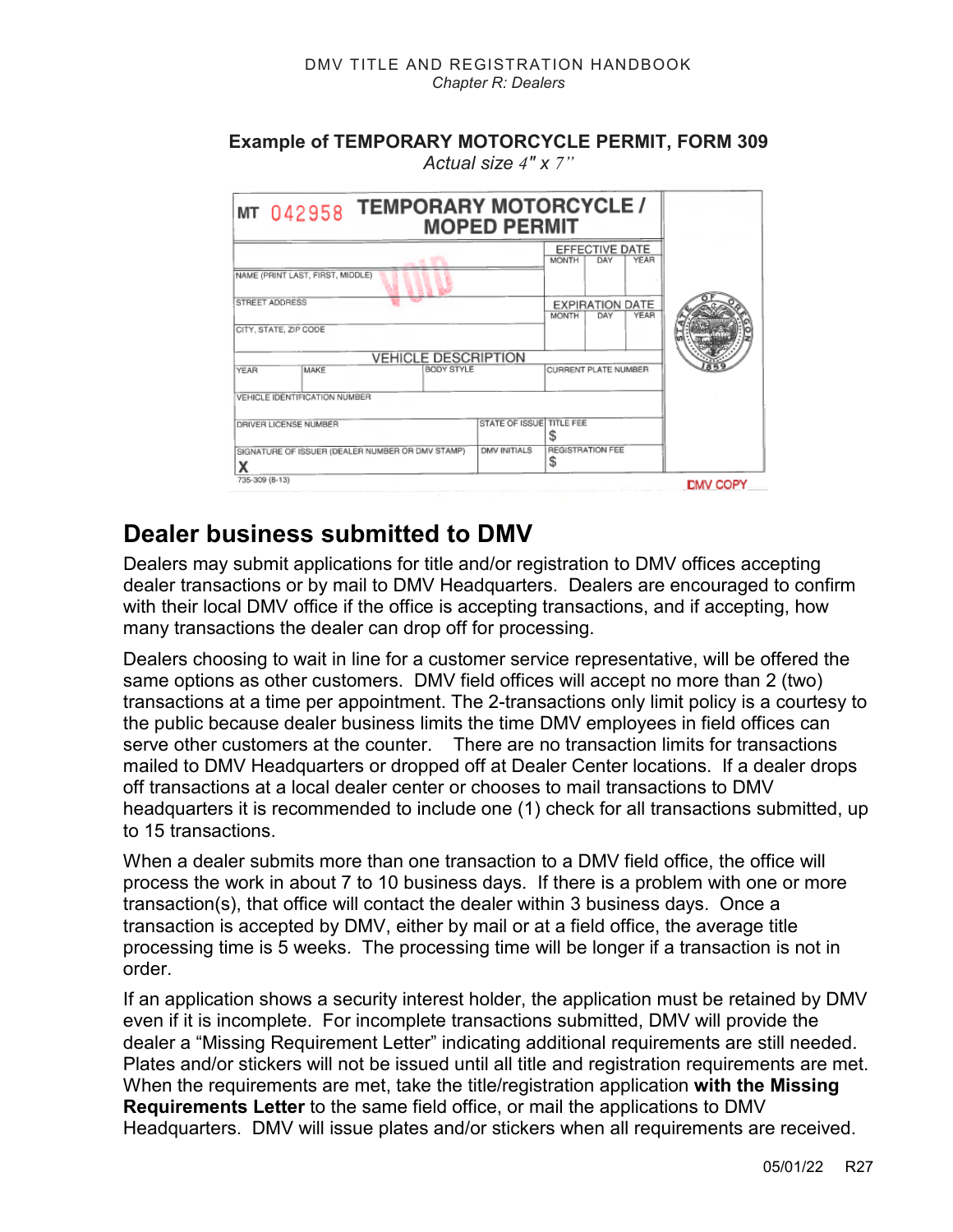When an incomplete application is submitted that does not show a security interest holder, the application will be returned with a refund of the fees for that application. Please note that all refunds are sent from headquarters.

When submitting Transitional Ownership Documents (TOD) when other documents are submitted, make sure to **write a separate check for the TOD**. For more information on submitting documents at DMV field offices, please contact the manager at the office. See [Chapter I](https://www.oregon.gov/ODOT/DMV/docs/VTRH/Chapter_I.pdf) for more information on TOD.

When a dealer submits an application that includes issuance of license plates and/or stickers, the dealer is responsible for ensuring the purchaser receives these items within a reasonable time. The dealer must maintain records of the actions taken to notify the purchaser or to deliver the registration items. When a customer contacts DMV about license plates and/or stickers that the dealer was responsible for providing to the customer, the customer will be referred back to the dealer.

**NOTE: DMV will not return documents when a deal unwinds** that have been submitted and are being processed. DMV must comply with ORS 803.045 which requires DMV to produce a title when an application is submitted and the documents are in order.

## **Doing business as (DBA)**

As an example, if a vehicle is owned by Retail Sales DBA Auto Services, a release of interest is required from the primary or parent company. In this case, it would be required from Retail Sales. A release of interest as "Retail Sales DBA Auto Services" would also be acceptable. A release of interest from Auto Services is not sufficient because the release must be from the parent company. If an original signed statement is provided that indicates Retail Sales and Auto Services are one and the same, a release of interest from Auto Services is acceptable.

Some MCOs show the ownership transferred to a DBA, with no parent company listed. In this case, DMV can accept a release from the DBA since no parent company is listed.

## **One and the same**

A one-and-the-same statement must contain an **original (wet) signature**. If the statement or the signature on the statement is a copy, a certification that the statement is a true copy of the original is required. The certification must be made with each transaction submitted.

A title signed by an out-of-state business with 2 different names must include a one-andthe-same statement. For example, if a bank was purchased by a different financial institution, proof that the purchasing bank can sign for the bank that was purchased must be provided.

Dealerships with more than one name must provide a one–and-the-same statement when selling a vehicle under a different name than the parent company.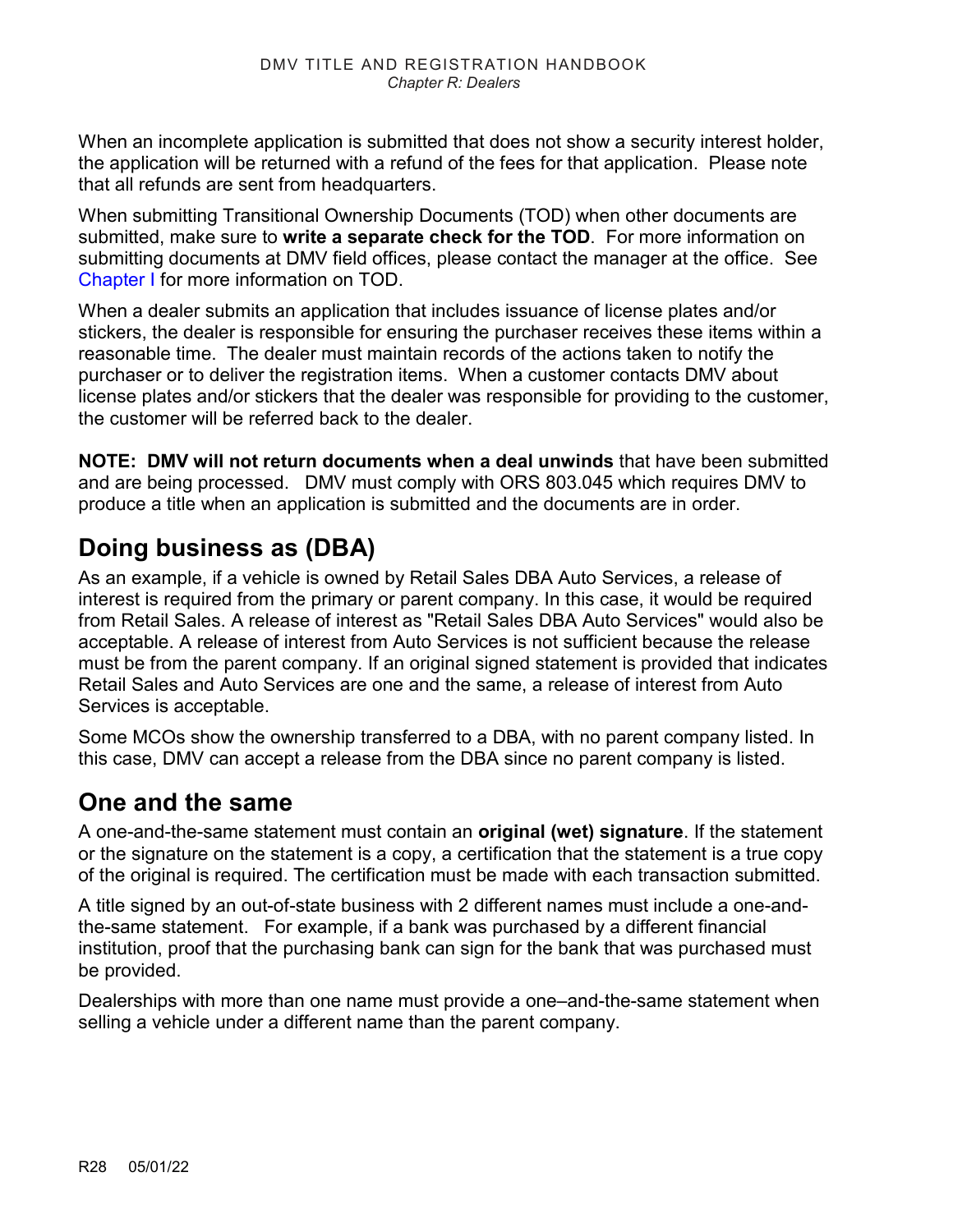### **Compliance and sanctions for all dealers**

Failure of a vehicle dealer to comply with Oregon laws and rules may result in the dealer's business certificate being revoked, suspended, or the certificate being placed on probation. In addition, civil penalties may be assessed.

DMV Dealer Investigations monitors compliance with laws and rules relating to operation as a vehicle dealer. The primary tool is the dealer inspection or audit conducted by a DMV Investigator. Routine inspections (audits of dealer records) occur at appropriate time intervals. Investigators inspect to determine if the dealer is complying with location requirements, document submission timelines, and other record keeping requirements. At the end of the inspection, the investigator will give the dealer an Inspection Report and Correction Notice specifying any deficiencies found.

Not all inspections, of course, are routine. Some are prompted by consumer complaints or other information DMV receives. This type of inspection is an investigation where the dealer may be asked to produce records of a specific transaction. At the conclusion of the investigation, the dealer will receive an Inspection Report and Correction Notice, advising the outcome of the investigation.

## **Sanctions and Civil Penalties**

If the DMV investigator discovers a violation, the investigator will submit a report to the Chief of Investigations. The reports are reviewed, and if an administrative sanction is deemed appropriate, DMV has several alternatives, including sanctions. In such cases, the dealer's certificate and/or status as an agent of DMV may be placed on probation; the vehicle dealer certificate may be suspended, cancelled, or revoked. The principals of a dealer certificate may also have their right to renew a dealer certificate, or to apply for a new certificate in a different business name suspended or revoked. Dealers may also be assessed civil penalties in addition to or in lieu of sanctions.

Other than the issuance of a Correction Notice, probation (with terms of probation) is the least severe sanction DMV will impose. Probation results in closer scrutiny of dealer activity, including more frequent review of transactions submitted by the dealer. Follow-up inspection(s) will occur prior to the ending date of the probation. The dealer is subject to further sanctions, including suspension or revocation of the dealer certificate, if additional violations of a similar nature are committed.

While each case must stand on its own, suspension of a dealer certificate is generally reserved for serious violations or repeat offenders. DMV's intent in suspending a dealer certificate is to protect the public from possible loss due to a dealer's negligent operation. Violations that can result in the suspension of a dealer certificate include, **but are not limited to**, providing false information on the dealer application or to an investigator, fraudulent title or registration submissions, failure to pay off liens on vehicles purchased, repeated failure to submit title documents on time, and illegal consignment practices.

DMV has statutory authority to issue civil penalties of up to \$1,000 per violation against certified dealers who violate laws or rules relating to dealer activity. DMV has adopted administrative rules to exercise that authority, which include a schedule of penalties for each violation, which may be used by DMV in assessing penalties. The most serious